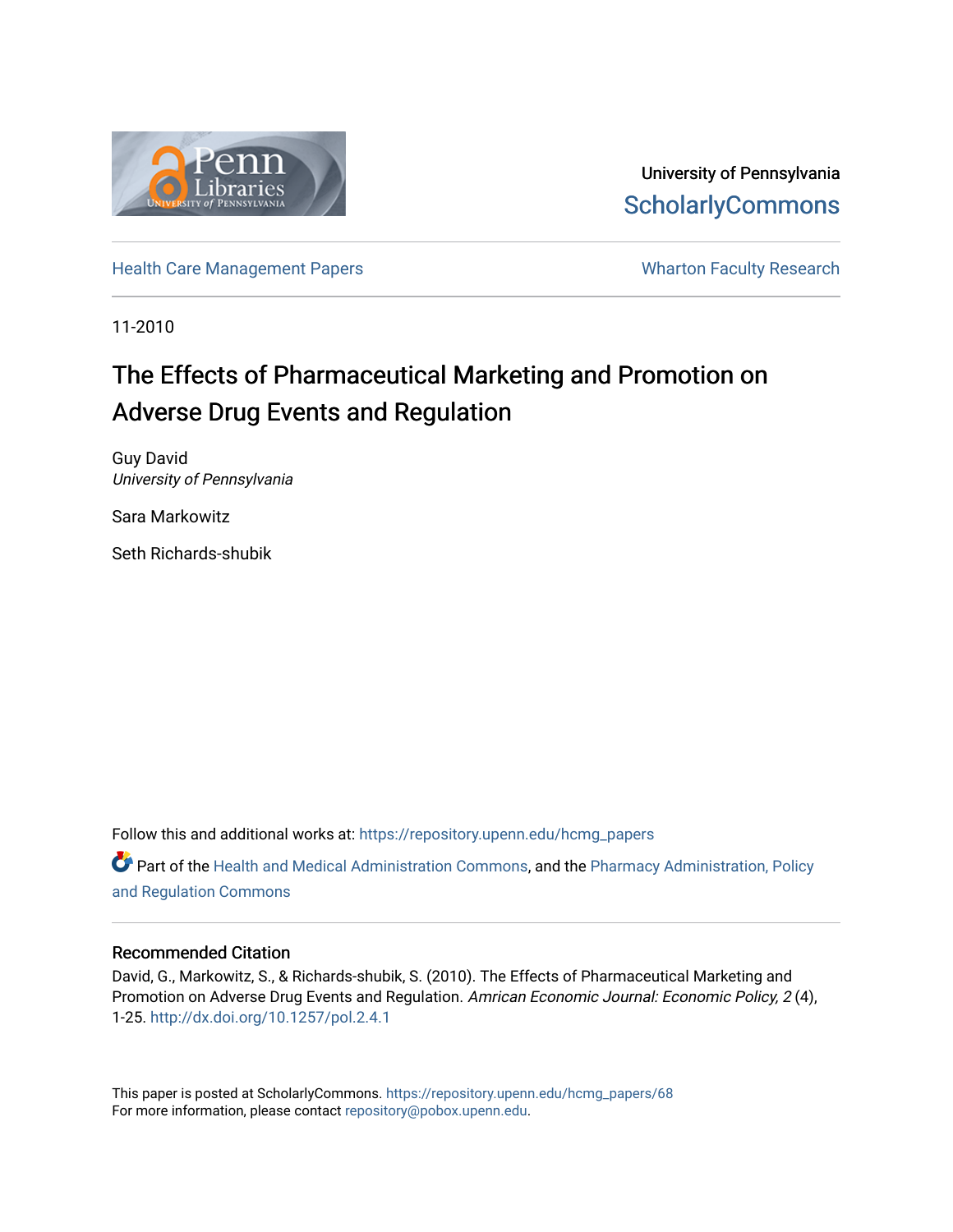# The Effects of Pharmaceutical Marketing and Promotion on Adverse Drug Events and Regulation

# Abstract

This paper analyzes the relationship between postmarketing promotional activity and reporting of adverse drug reactions (ADRs) by modeling the interaction between a regulator (the FDA) and a pharmaceutical firm. Promotion-driven market expansions enhance profitability yet may involve the risk of inappropriate drug prescriptions, leading to regulatory actions against the firm. We empirically test the relationship between drug promotion and reporting of ADRs using an innovative combination of commercial data on pharmaceutical promotion and FDA data on regulatory interventions and ADRs. We provide some evidence that increased levels of promotion and advertising lead to increased reporting of ADRs for certain conditions.

# **Disciplines**

Health and Medical Administration | Pharmacy Administration, Policy and Regulation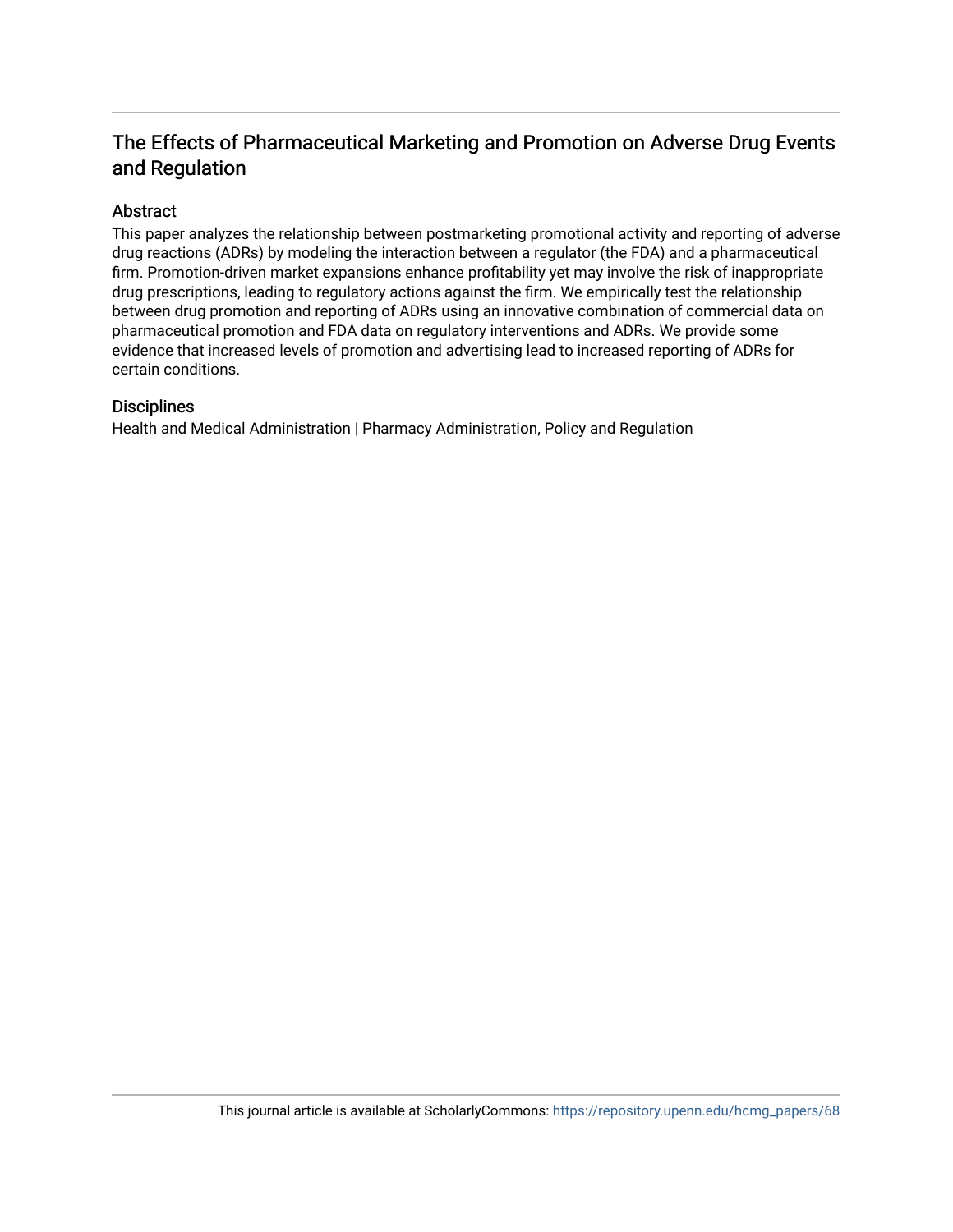# The Effects of Pharmaceutical Marketing and Promotion on Adverse Drug Events and Regulation[†](#page-2-1)

*By* Guy David, Sara Markowitz, and Seth Richards-Shubik[\\*](#page-2-2)

*This paper analyzes the relationship between postmarketing promotional activity and reporting of adverse drug reactions* (*ADRs*) *by modeling the interaction between a regulator* (*the FDA*) *and a pharmaceutical firm. Promotion-driven market expansions enhance profitability yet may involve the risk of inappropriate drug prescriptions*, *leading to regulatory actions against the firm. We empirically test the relationship between drug promotion and reporting of ADRs using an innovative combination of commercial data on pharmaceutical promotion and FDA data on regulatory interventions and ADRs. We provide some evidence that increased levels of promotion and advertising lead to increased reporting of ADRs for certain conditions.*  (*JEL* L51, L65, M31, M37)

**T**he market for pharmaceuticals is one of the most highly regulated markets in the nation. The US Food and Drug Administration (FDA) interacts with pharmaceutical manufacturers to ensure the safety and efficacy of drugs. The relationship between manufacturers and the FDA spans the lifecycle of drugs from pre-approval drug testing and development through post-approval activities. The interaction between the two that occurs in the pre-approval stage has received much attention in the literature (F. M. Scherer 2000). What is lacking is a thorough understanding of the post-approval interactions between manufacturers and the FDA. In this paper we study such interactions where a firm has to balance the profitable expansion of its product with the risk of future unfavorable regulatory actions. In particular, we emphasize the effects of advertising and promotion decisions by the firm, which while raising sales, may also trigger unfavorable regulatory actions against the firm due to the expansion of prescriptions to users who are poor matches for the drugs.

This project is motivated in part by recent, high profile safety lapses that led to severe regulatory actions against approved drugs.<sup>[1](#page-2-0)</sup> As a result, the Institute of

<span id="page-2-1"></span>page at http://www.aeaweb.org/articles.php?doi=10.1257/pol.2.4.1.

<span id="page-2-0"></span><sup>1</sup> Between 1997 and 2005, eighteen drugs were withdrawn from the market, compared to only nine in the previous twenty years (USFDA 2005). Many of these withdrawals were highly publicized. Also during this time period, numerous drugs in two major classes (NSAIDs and antidepressants) had black box warnings added to their labels.

<span id="page-2-2"></span><sup>\*</sup>David: Health Care Management, The Wharton School, University of Pennsylvania, 202 Colonial Penn Center, 3641 Locust Walk, Philadelphia, PA 19104 (e-mail: gdavid2@wharton.upenn.edu); Markowitz: Department of Economics, Emory University, Atlanta, GA 30322 (e-mail: sara.markowitz@emory.edu); Richards-Shubik: H. John Heinz, III College, Carnegie Mellon University, 5000 Forbes Ave., Pittsburgh, PA 15213 (e-mail: sethrs@andrew.cmu. edu). We are grateful to Patricia Danzon, Scott Harrington, Sean Nicholson, Mark Pauly, Stephen Propper, Steven Teutsch and participants at the second American Society of Health Economists meetings, the 2008 NBER Health Care Program meeting, and the 2008 annual meeting of the Southern Economic Association for helpful comments. Phil Saynisch provided exceptional research assistance. We would also like to acknowledge the Blanche and Irwin Lerner Center for Pharmaceutical Management Studies at the Rutgers University Business School for the IMS data. Financial support from the Merck Foundation to University of Pennsylvania is gratefully acknowledged.<br>† To comment on this article in the online discussion forum, or to view additional materials, visit the articles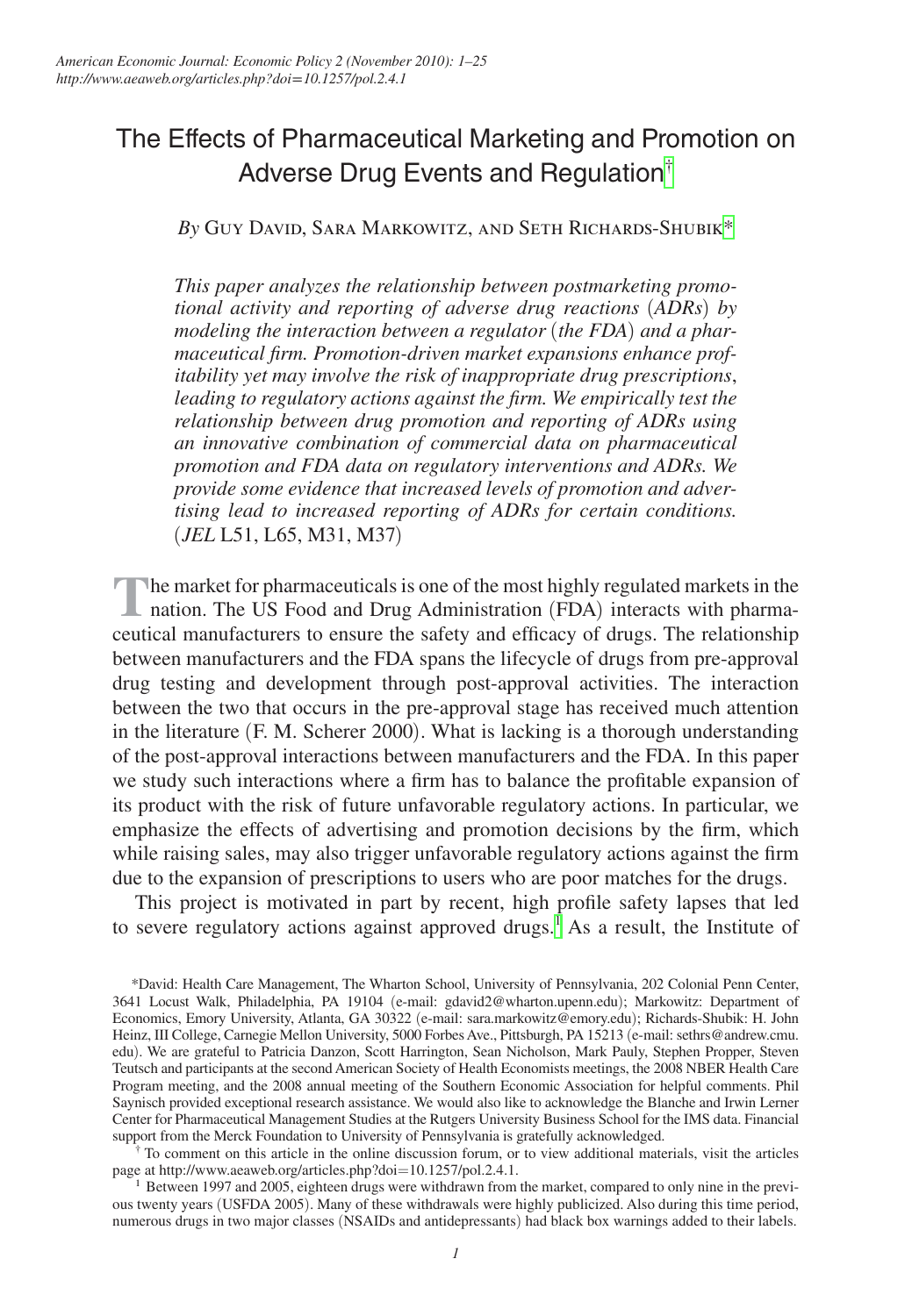Medicine published a series of policy recommendations (Alina Baciu, Kathleen Stratton, and Sheila P. Burke 2007) to improve the oversight abilities of the FDA. These include a call for improvements in the postmarketing surveillance of prescription drugs and a recommendation for legislation to give the FDA new post-approval enforcement authority (Alina Baciu, Kathleen Stratton, and Sheila P. Burke 2007). The need for postmarketing surveillance is underscored by the inherent uncertainty that arises when a new drug enters the market. The randomized controlled trials, used by the FDA to approve new drug applications, are considered to be the gold standard for demonstrating the efficacy of drugs. However, the generalizability of these results to the "real world" is unclear since clinical trials do not encompass the uncontrolled, real-world conditions. Individuals represented in the clinical trials may be very different from those in the post-approval population, since these trials often exclude people with co-morbid conditions or who use other drugs concurrently. The trials also tend to underrepresent elderly and ethnic minorities (Alina Baciu, Kathleen Stratton, and Sheila P. Burke 2007). Small sample sizes, and shortterm exposure to the drugs in the trials, also make rare adverse events difficult to detect. Lastly, the implications of off-label use are unknown. Off-label use creates a "new" user population with a potentially different risk-benefit profile. All of these factors contribute to the limitations of clinical trials, and explain why the safety of drugs may still be in question even after they go through a rigorous approval process.

After receiving FDA approval, manufacturers have strong incentives to expand the population of users by advertising and promoting a new drug. The amount of money spent on such activities has been steadily increasing since the mid-1990s, with nominal expenditures rising from about \$9.2 billion in 1996 to \$27.7 billion in 2004 (Kaiser Family Foundation 2009). Promotional activities aimed at health professionals make up the bulk of expenditures, although the share of direct to consumer advertising (DTCA) has risen steadily over time. DTCA spending was \$790 million in 1996 (8.6 percent of the total), and rose to \$4.0 billion, 14.4 percent of total promotional spending, by 2004 (L. J. Sellers and Andra Brichacek 2001; Michael D. Lam 2004; Diane West 2007). Much of this growth can be attributed to new television and magazine advertising that emerged after the FDA changed the regulations regarding advertising in 1997.<sup>[2](#page-3-0)</sup>

On the professional side, pharmaceutical companies' promotional activities include detailing (meetings with sales representatives), gifts, free samples, trips to conferences, sponsorship of educational events, and advertising in medical journals (Joan Buckley 2004). It is unclear whether the informational benefits outweigh the potential for biased prescription practices (see Ashley Wazana 2000 for a complete review of this literature). John A. Rizzo (1999) and Frank Windmeijer et al. (2006) find that the presence of promotion reduces the price elasticity of demand for prescribed drugs, implying higher prices. In addition, Windemeijer et al. (2006) find

<span id="page-3-0"></span><sup>&</sup>lt;sup>2</sup> Prior to 1997, firms could either advertise the condition with no mention of the drug's name, or advertise the drug's name with no mention of the condition. These restrictions were lifted in 1997, allowing the firm to establish a link between the drug advertised and the condition it treats, and hence to improve the effectiveness of their advertising.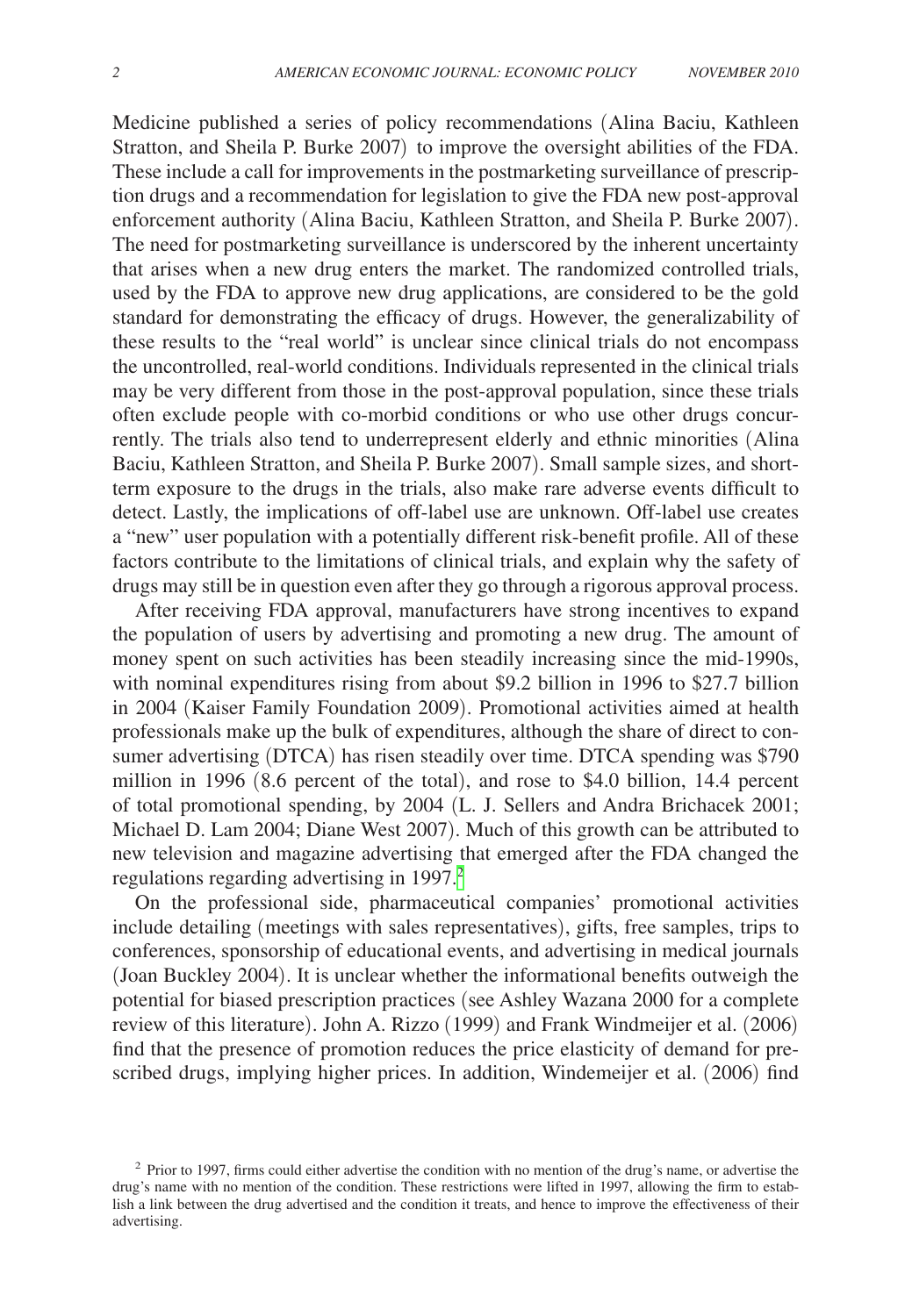that promotion primarily expands market share, while Rizzo (1999) finds evidence that promotion expands the size of the market.

DTCA was found to be associated with increases in spending on prescriptions drugs, increased doctor visits, and increased prescribing rates (US General Accounting Office 2002; W. David Bradford et al. 2006; Toshiaki Iizuka and Ginger Zhe Jin 2005; Julie M. Donohue et al. 2004). But there are both pros and cons to the increased drug use. On the plus side, DTCA has the potential to educate people about certain conditions, encourages them to seek professional help, and may result in the receipt of treatment that they otherwise would not have (A. Masson and P. H. Rubin 1985; Alan Lyles 2002; Blenda A. Chao 2005; Elizabeth A. Almasi et al. 2006). On the down side, the concern with DTCA is that the rapid uptake of new drugs may not necessarily be better than the use of existing drugs, and problems may arise when the new uptake is among patients who are not a good match for the drug (Richard L. Kravitz et al. 2005; Michele M. Spence et al. 2005). Because of the potential for mismatch, pharmaceutical advertising may be welfare decreasing when it expands the size of the market (Ernst R. Berndt 2007). [3](#page-4-0) Under the current US regulatory system, firms may be penalized for creat-ing a mismatch between patients and drugs on the basis of safety.<sup>[4](#page-4-1)</sup> Therefore, a firm has to balance the profitable expansion of its product with the risk of unfavorable regulatory actions.

To capture this notion, our paper examines the incidence of adverse drug events associated with pharmaceutical promotion and advertising and their relationship with adverse events and regulatory action by the FDA. To do so, we present a newly developed theoretical framework that explicitly addresses the interaction between firms and their regulator, while incorporating the FDA's problem of poor signal quality. This framework then guides an empirical analysis of adverse events, which examines two parts of the connection between pharmaceutical promotional activities and the FDA. The first seeks to measure the degree to which increases in reported adverse events lead to FDA actions. The second seeks to answer the question of whether increased levels of promotion lead to a worsening match of drugs with patients, and lead to increased reporting of adverse medical events. We study these relationships separately across four different medical conditions, because each provides important variation in disease prevalence, degree of generic competition, and the ability of patients and manufactures to influence physicians' prescribing behavior.

There has been little previous research into the factors influencing the safety of drugs post approval, and much of this research has examined the influence of approval time on drug withdrawals (Nigel S. B. Rawson and Kenneth I. Kaitin 2003; Berndt et al. 2005), and adverse drug reactions (ADRs) that resulted in hospitalization and death (Mary K. Olson 2002; Niklas Rudholm 2004). This is the first study

<span id="page-4-0"></span><sup>&</sup>lt;sup>3</sup> When DTCA does not expand the market and only affects market shares, brand switching among consumers will be welfare enhancing when it improves the match. However, the current literature shows that DTCA is primarily market expanding (Narayanan et al. 2004; Iizuka and Jin 2005).<br><sup>4</sup> Note that when the regulatory system focuses on safety, firms have little incentive to improve the quality of

<span id="page-4-1"></span>the match on the basis of the benefit to patients.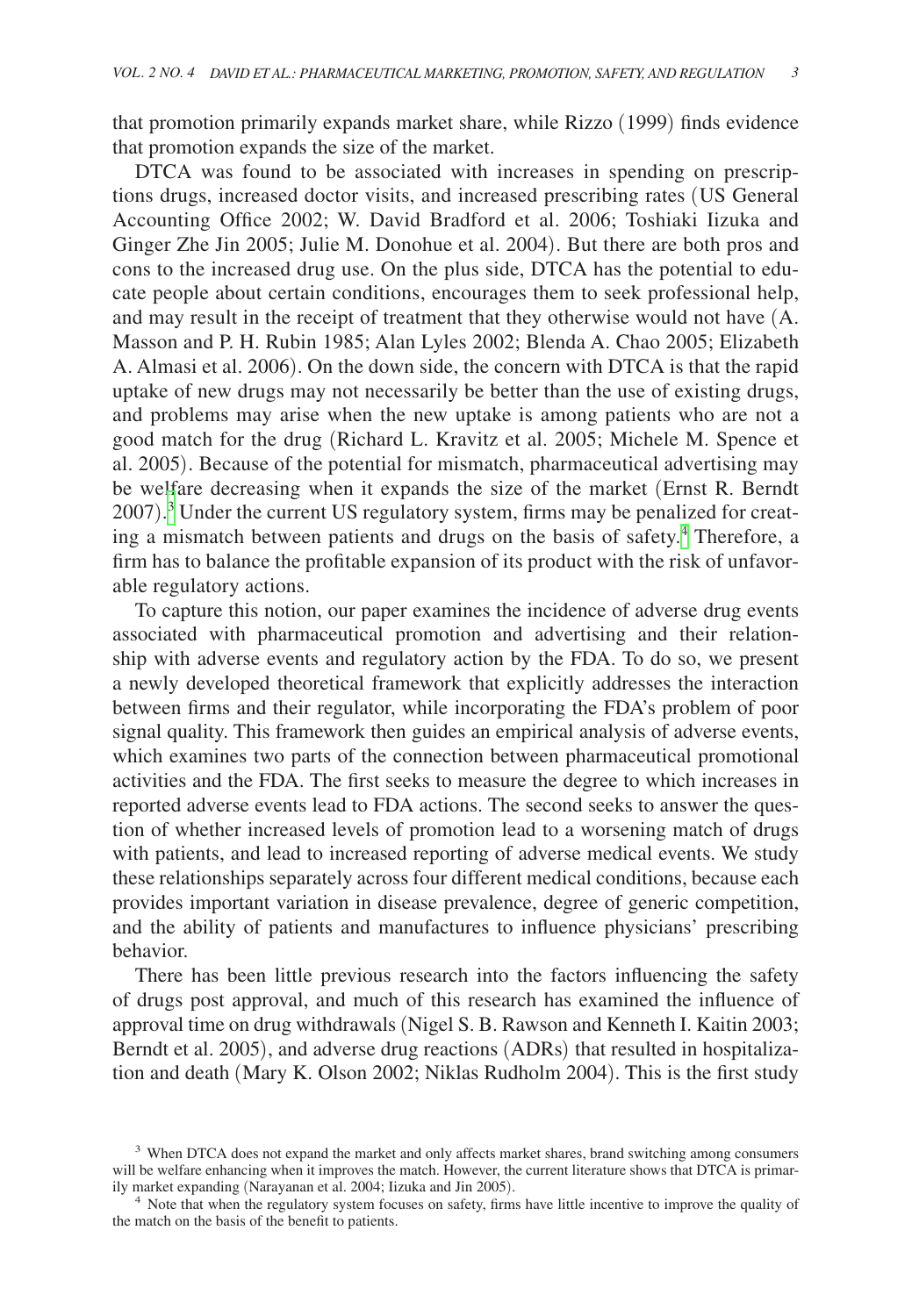<span id="page-5-0"></span>to examine the interactions between pharmaceutical promotion (and advertising), ADRs, and regulatory actions.

The paper proceeds as follows: Section I presents a model of promotion and safety, in which a drug manufacturer chooses price and promotion, and a regulator chooses regulatory actions that may impact the demand for the drug. Section II describes the data and estimation, Section III discusses the results, and Section IV concludes.

#### **I. A Model of Promotion and Safety**

This model puts a theoretical foundation around the interactions between the FDA and pharmaceutical firms in terms of promotion and safety activities. Once a drug is approved for use, a welfare maximizing regulator (i.e., the FDA) and a profit maximizing drug manufacturer engage in a game. The FDA, having the power to recommend a withdrawal of a drug from the market (or reduce its demand through labeling restrictions and warnings), will offer the firm a scheme specifying regulatory actions based on signals from persons taking the drug. The firm maximizes expected profits by expanding the number of prescriptions filled. The safety and benefit profile of people receiving the drug changes as demand for the drug expands. Demand is affected by promotional activities, which increase both revenues and the chance of a poor match between patients and the drug. A crucial aspect of the model is that regulation depends on distorted information about the utility impact of a drug, so we can analyze the effect of an overemphasis on drug safety as compared with the actual balance of safety and benefit.

We consider the simplest case, in which the firm is a monopoly, it produces only one drug (or the profits derived from different drugs are entirely separable), and the drug can treat only a single health problem. Under these assumptions the promotional activity taken by a firm has no effect on other firms. Hence, the relationship between the FDA and pharmaceutical firms can be reduced to an interaction between the agency and a single firm. In addition, we assume the FDA attempts to maximize welfare conditional on initially approving a drug.

We begin by specifying utility over two dimensions: safety and benefit. We relate this to a demand function for the drug which is mediated by physicians and influenced by promotional activities. We then turn to the FDA problem and derive the welfare maximizing regulatory rule, which relies on safety signals from persons taking the drug. The firm, in turn, chooses promotion to maximize expected profits incorporating the FDA's regulatory rule. Unlike existing models of promotion under uncertainty, the firm's choice of promotional activity affects the risk exposure to unprofitable regulatory interventions.

### A. *Utility and Appropriateness*

We model utility using a two-dimensional space of safety and benefit, as shown by [Figure 1.](#page-6-0) The two dimensions allow for misaligned incentives or distorted information in the regulatory process, and in particular, address the difficult task faced by the FDA of balancing safety with efficacy when it considers regulatory actions. In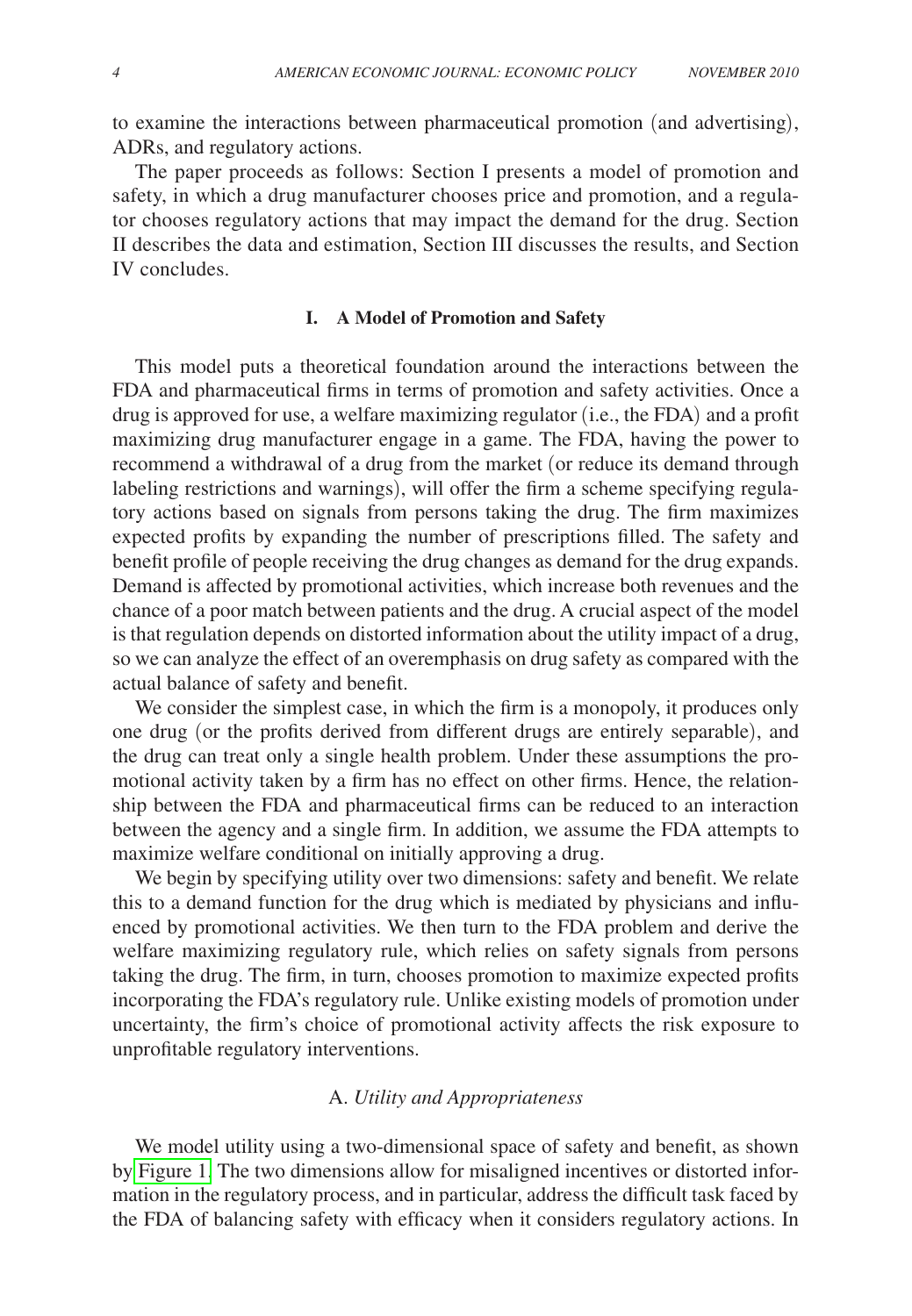<span id="page-6-0"></span>

Figure 1. The Safety–Benefit Space for Patients

the space, individuals are located throughout the unit square, meaning that the health benefit of a drug and its safety range from 0 to 1, with the point (1,1) representing the highest combination of benefit and safety attainable.<sup>5</sup> Our measure of utility then comes from the concept of the "appropriateness" of a drug for an individual patient, which refers to an assessment of the balance between its potential risks and benefits to that patient. Appropriateness reduces the safety-benefit tradeoff to a single distance measure, so people with different positions in the space may have the same utility. For example, a sick but relatively fragile person who stands to benefit substantially from the drug, but has serious risk of harmful side effects or interactions (position B), could have the same expected utility as a more healthy person who also has the condition but would recover eventually without the drug (position C). Position A represents the same health benefit as position B, yet higher safety. Similarly, a person in A has the same safety level as one in C, yet higher health benefits. Therefore, we say that the drug is more appropriate for a person in position A than it is for either persons in positions B and C.

The utility for individual *i* taking the drug is  $u_i = \beta - z_i$ , where  $\beta$  is the value of the drug at the optimal match and can be thought of as the highest attainable utility from the drug.<sup>6</sup> We normalize  $\beta$  to be between zero and one, so that no drug could benefit the entire population, even absent any safety concerns.  $z_i$  is the difference in appropriateness

<span id="page-6-2"></span><span id="page-6-1"></span>

<sup>&</sup>lt;sup>5</sup> A person located at (1,1) will experience the maximum health benefits and minimal risk of an adverse reaction.<br><sup>6</sup>  $\beta$  can be interpreted as the highest attainable benefit relative to other treatment options; however this benefit might vary across patients with heterogeneous ranking of different therapeutic options.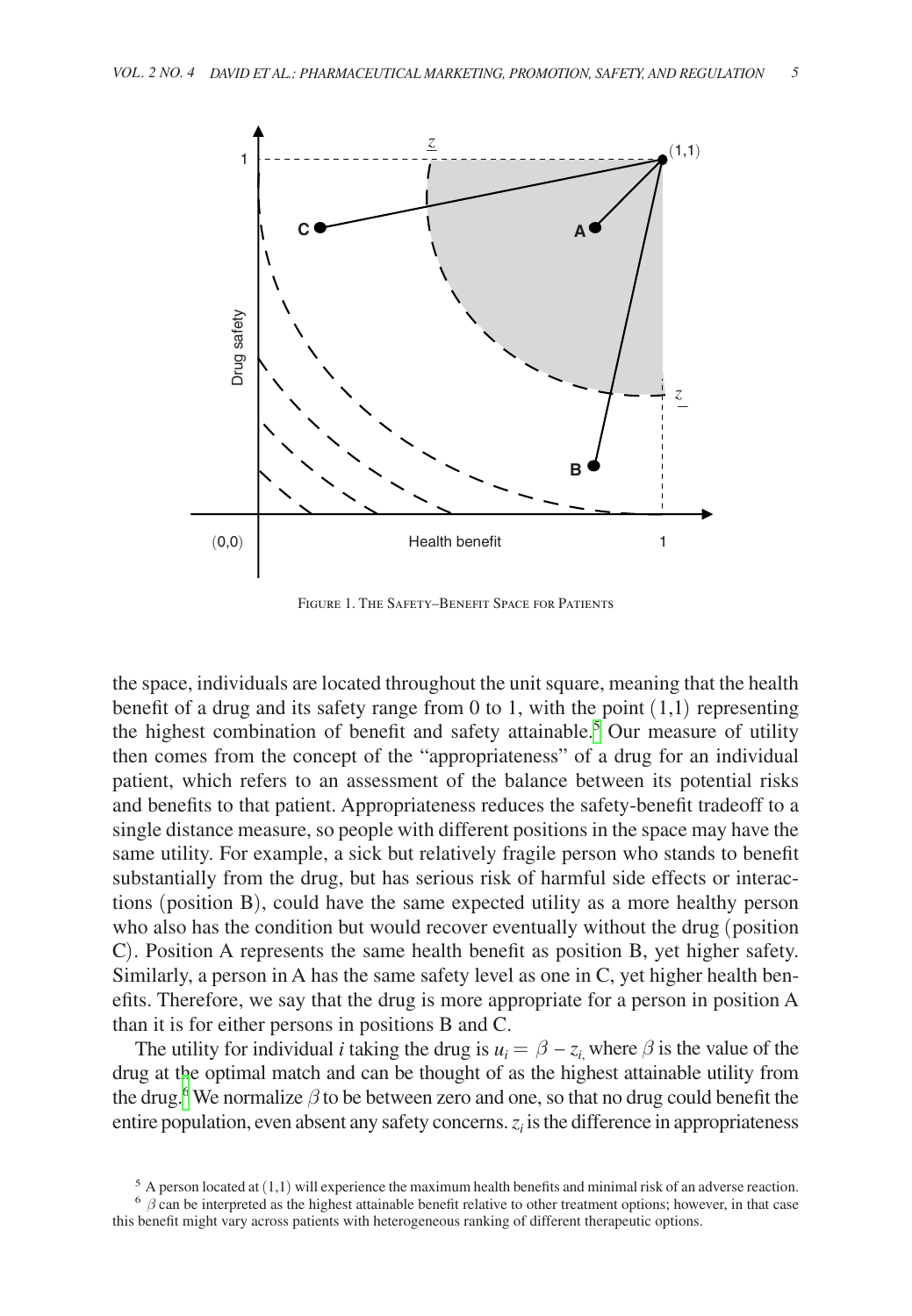<span id="page-7-0"></span>for individual *i*, compared with the best possible match for the drug. We use the Euclidean distance from the optimal match at  $(1,1)$  to measure the appropriateness of using a drug. Specifically, a person  $i$  with  $b_i$  potential benefit and  $s_i$  potential safety would have an overall effect that is  $z_i = \sqrt{\frac{z_i^2}{z_i}}$ match for the drug. W<br>to measure the approximation of the space of  $(1 - b_i)^2 + (1 - s_i)^2$ <br>opriateness curve in the  $(1-b_i)^2 + (1-s_i)^2$ We use the priateness<br>priateness<br>less than<br>he benefitthe optimum. Each level of *z* produces an iso-appropriateness curve in the benefitsafety space.

# B. *Promotion and Demand*

Our notion of promotion is very general—it encompasses everything done by the firm to affect demand and perceptions of its drug, not just paid advertising or other easily observed and audited activities. This helps to explain why the FDA puts little emphasis on regulating promotional activities directly.<sup>[7](#page-7-1)</sup>

Both physicians and consumers respond to promotional activities, which largely take the form of detailing and direct-to-consumer advertising. We assume physicians will only prescribe drugs that are sufficiently appropriate for their patients, so they have a threshold *z* and will only prescribe the drug to individuals with  $z_i \leq z$ . This *z* responds to promotion (e.g., detailing) because physicians update their beliefs regarding the safety and benefits associated with the drug. As for the effect on consumers, we assume DTCA increases the value that all consumers place on the drug, so more patients will choose to visit a doctor. Additionally, DTCA makes patients more insistent that they be treated.<sup>[8](#page-7-2)</sup> Because physicians wish to satisfy their patients, they will adjust z indirectly due to DTCA (Barbara Mintzes et al. 2002; Kravitz et al. 2005).

We assume that physicians accurately understand the tradeoff between benefit and safety as they affect patient utility. This means that promotional activity which targets a single aspect (e.g., benefit) would impact the entire frontier in the  $(b, s)$ space. Updating beliefs about the benefits of a drug corresponds to its perceived appropriateness. The more beneficial a drug is, the greater the willingness to prescribe it to patients with higher risk. This tradeoff may be present even when promotional activity does not target physicians directly (i.e., detailing). [9](#page-7-3)

The idea that individual physicians can assess the appropriateness level of a drug relies on the notion that physicians are able to identify accurately each individual's address on the safety-benefit space (similar to Kurt R. Brekke and Michael Kuhn 2006). The risks involved with taking a drug depend on a large number of factors that include demographics, lifestyle, family history, health conditions, and other drugs in use. Physicians who are faced with drug prescribing decisions will eventually take this complex multi-dimensional risk space, even if not explicitly, and collapse it in some fashion to guide their decision-making

<span id="page-7-1"></span><sup>7</sup> The FDA's Division of Drug Marketing, Advertising, and Communications (DDMAC) receives an average of 53,000 promotional pieces a year. The bulk of ads are launched without the agency reviewing them first, and the division's regulatory authority consists of warning manufacturers of potential misrepresentations.

<span id="page-7-2"></span><sup>&</sup>lt;sup>8</sup> DTCA also makes patients more likely to request a particular drug among a set of options, but this goes beyond the monopoly setting in the model.<br><sup>9</sup> If direct-to-consumer advertising alters patients' perception of the health benefits of a drug, patients still need

<span id="page-7-3"></span>to communicate this belief to their physician, who then makes the tradeoff between benefits and safety and adjusts *z*.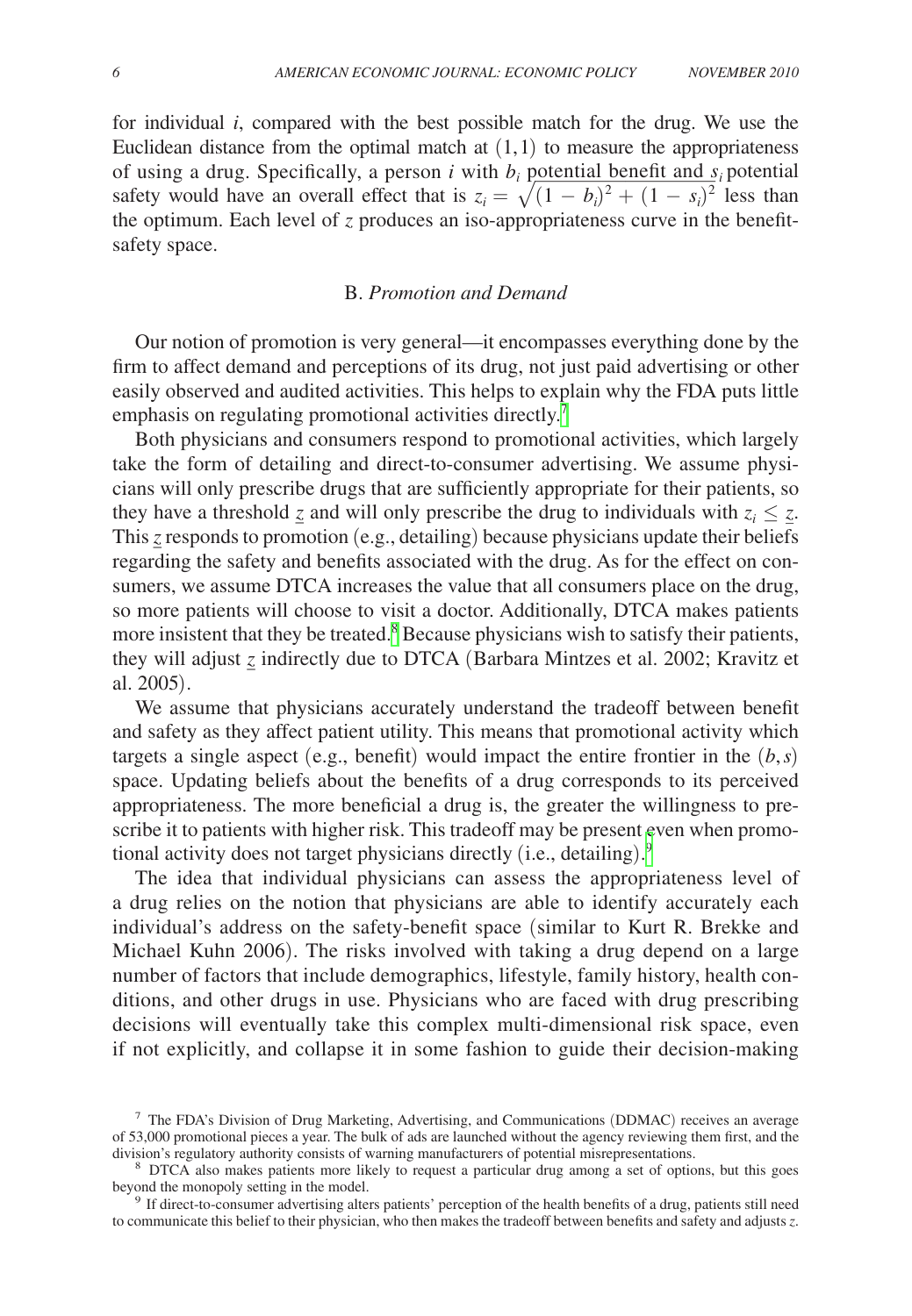<span id="page-8-0"></span>process. For tractability, we assume that risk can be condensed into a single index, *si* . Our formulation rules out dynamic improvements in match quality by learning about the impact of risk factors.<sup>[10](#page-8-1)</sup>

Moreover, absent from our model is the notion that promotion can be effectively tailored to subpopulations defined in terms of safety or benefit. Firms would benefit from switching a high benefit—high-risk individual with a low benefit—low risk individual, even when the drug is more appropriate for the former (i.e., replacing individual *A* in figure 1 with individual *C*). The reason is that the incentives provided by the regulator tracks safety closer than it tracks benefits. This behavior, that might be termed "defensive" tailoring, is consistent with both increasing the firm's expected profits and decreasing social welfare. While the notion of ISOappropriateness curves rules out defensive tailoring, it is important to notice that such tailoring of promotional activity would reduce the match quality even further as it leads to replacing sicker individuals, in need of treatment, with healthier ones (i.e., lowering the average level of appropriateness). This highlights the regulatory problem of achieving incentive compatibility by relying on a single dimension—safety. $11$ 

For simplicity, we assume that demand function is given by  $\alpha \leq (p, A)$ , where  $\alpha$ is a parameter capturing market size for the drug, *p* is the price of the drug and *A* is the expenditure on promotional activities chosen by the firm. We make the standard assumption that  $z(p,A)$  is concave in promotion, which has implications for the distribution of utility and the effectiveness of promotion.<sup>12</sup> With regard to the effect of price on  $z(p,A)$ , we assume that physicians are perfect agents for their patients, and that they internalize the effect of price on consumer utility. An increase in price has two effects: the first is the usual lowering of the quantity demanded (through a reduction in the area under  $\zeta$ ), the second is improving the average match (appropriateness). This notion of conflicting welfare effects coincides with Nava Ashraf, James Berry, and Jesse M. Shapiro (forthcoming).

#### C. *Welfare and the Regulatory Process*

The regulatory goal is to maximize welfare, given by  $\int_0^z ( [\beta - c] - z) f(z) dz$ , where *c* is the marginal cost and  $f(z)$  is the density of *z* in the population.<sup>13</sup> In a

<span id="page-8-1"></span><sup>10</sup> Learning over time, about the various risk factors for a specific drug, calls for repeated updating of each individual's location on the benefit-safety space. However, for the purpose of our empirical analysis, this assumption is conservative insofar as any such learning will weaken the relationship between promotional activities and

<span id="page-8-2"></span> $11$  In a manner similar to "defensive" tailoring, warnings or restrictions on product labeling, which are common yet less severe regulatory actions, are represented by a safety level cutoff point, i.e., individuals with  $s < \tilde{s}$  will be advised not to use the drug (in this case the benefit dimension is not considered). Unlike withdrawal where the drug is removed from the market and patient access is blocked, labeling restrictions will not be totally effective so some fraction of people,  $\theta$ , with  $s < \tilde{s}$  but  $z < z$  will still receive the drug. Interestingly, effective product labeling (i.e., small  $\theta$ ) could serve to shield the firm against drug withdrawals.<br><sup>12</sup> Because in general fewer people have a condition that is treated by a drug than not, the density of individuals

<span id="page-8-3"></span>with small  $z_i$  (highly appropriate) would be less than those with large  $z_i$  (poor match). Hence the density of individuals would increase as  $z_i$  increases. Therefore, for demand to be concave in promotion, it must become sufficiently

<span id="page-8-4"></span>more difficult to expand the frontier  $\zeta$  to counter this increase in the density of potential consumers.<br><sup>13</sup> The resulting  $f(z)$  for the case that the distribution of individuals within the safety-benefit space is joi uniform is available from the authors.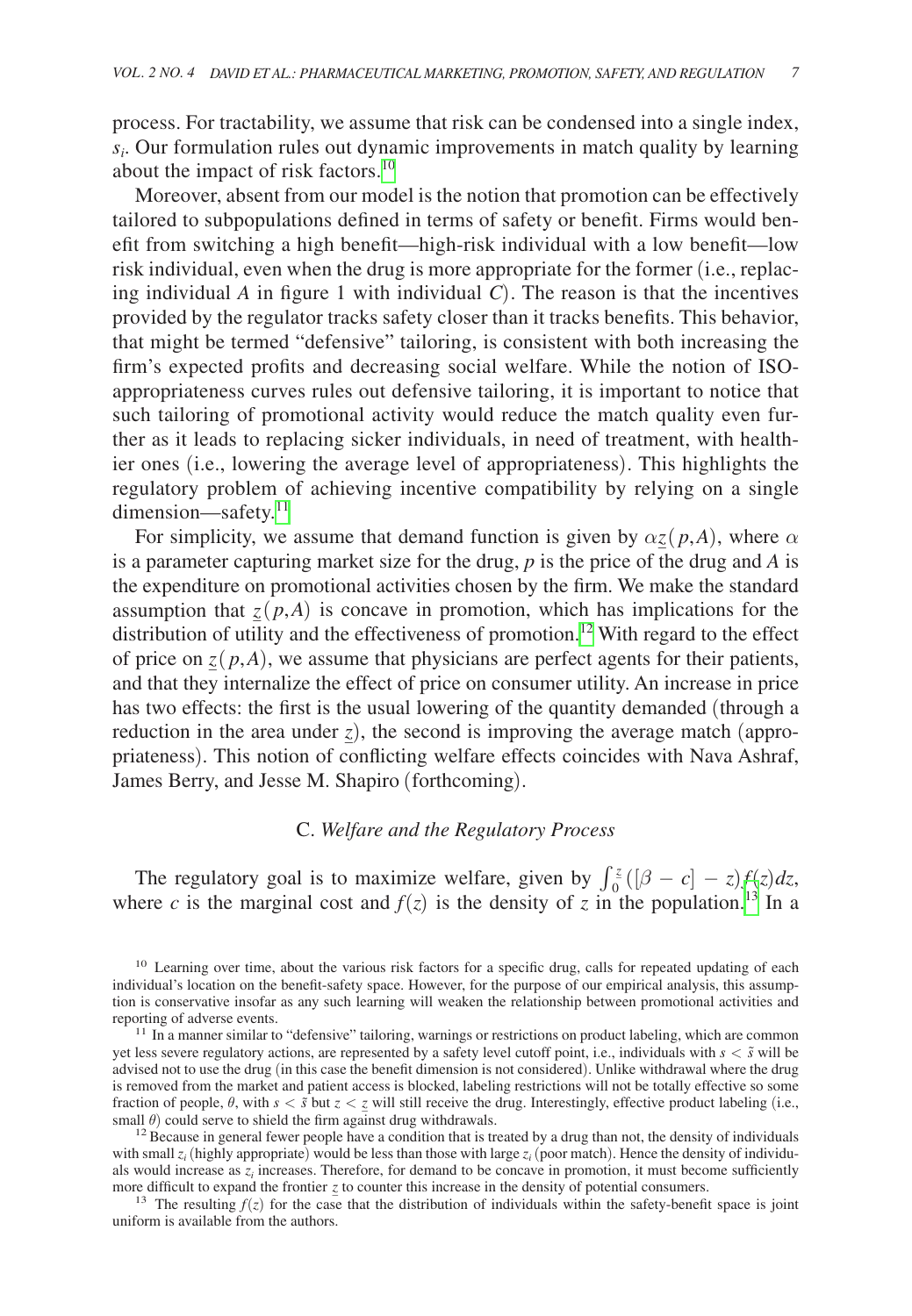perfect world, the regulator would observe the utility each user derives from the drug, i.e.,  $\beta - z_i$ , and take action against the firm if  $\beta - c < z$ <sup>14</sup> However, the FDA does not observe the universe of prescribing decisions made by physicians and, therefore, is unable to elicit and regulate on \_*z*. Instead, the FDA relies on adverse drug event reporting to produce a signal for regulatory actions. While this signal is imperfect, it is informative in that the probability of a bad signal increases as the appropriateness decreases.

The FDA relies primarily on the Adverse Event Reporting System (AERS) to generate this signal. The information coming from the AERS, regarding the appropriateness of use, is noisy and bound to overemphasize safety. The FDA's mission historically has been consumer protection from unsafe products, hence, the AERS is set up to receive reports of adverse events, not benefits. However, individuals are more likely to report an adverse reaction when the benefits from the drug are rela-tively small.<sup>[15](#page-9-1)</sup> Thus, the reporting propensity generated through the AERS involves both safety and benefit, but it constitutes a departure from the concept of appropriateness discussed earlier.<sup>16</sup> For the purpose of maximizing consumer welfare, this can be viewed as a system design failure.

In addition to the noise resulting from the incorrect weighting of risks and benefits, the AERS also suffers from a potentially severe measurement error problem. Randomized clinical trials control for confounding factors, yet due to the small number of participants, can only detect common side effects. Rare and potentially serious side effects require a large population base, and only once a drug is approved for marketing is a large population base obtained. However, this is no longer a controlled study, and establishing a causal link between using the drug and its benefit and safety profile is difficult.

To capture these sources of noise, we model the signal obtained by the FDA as  $z + \varepsilon$ , where  $\varepsilon$  is a mean zero error term. The FDA uses this signal to take a regulatory action, *w*, which can be thought of as either the probability that a drug is withdrawn from the market, or the loss in the number of prescriptions filled due to labeling restrictions. To simplify our analysis, the regulatory action takes the form  $w = m(\underline{z} + \epsilon)$ , where *m* is the emphasis placed by the FDA on the signal. The larger  $m$  is, the greater the incentive provided to the firm to contain expansions in \_*z* through its choice of *p* and *A*. Therefore, from the firm's perspective, *m* can be viewed as a penalty weight. On the other hand, the larger *m* is, the greater the FDA's reliance on a noisy and potentially distorted signal. This may lead the FDA to take actions that may decrease welfare.

<span id="page-9-0"></span><sup>&</sup>lt;sup>14</sup> Note that society would benefit from a regulator who limits the use of drugs to only those users for whom the benefit exceeds the cost. Therefore, a welfare maximizing regulator takes action against a manufacturer who sells a

<span id="page-9-2"></span><span id="page-9-1"></span><sup>&</sup>lt;sup>15</sup> For example, a patient may decide to report minor side effects if the drug she takes is useless, and ignore these side effects if the drug adequately treats the condition for which it was originally prescribed.

<sup>&</sup>lt;sup>16</sup> For example, the individual's reporting propensity can be written as  $y_i = \sqrt{\frac{16}{10}}$ against a manufacturer who sells a<br>he takes is useless, and ignore these<br>y prescribed.<br> $2(1 - \phi)(1 - b_i)^2 + 2\phi(1 - s_i)^2$ <br>> 0.5 represents the overemphasis  $2(1 - \phi)(1 - b_i)^2 + 2\phi(1 - s_i)^2$ , which may be larger, smaller or equal to  $z_i$  depending on  $b_i$  and  $s_i$ . Note that  $\phi > 0.5$  represents the overemphasis on safety.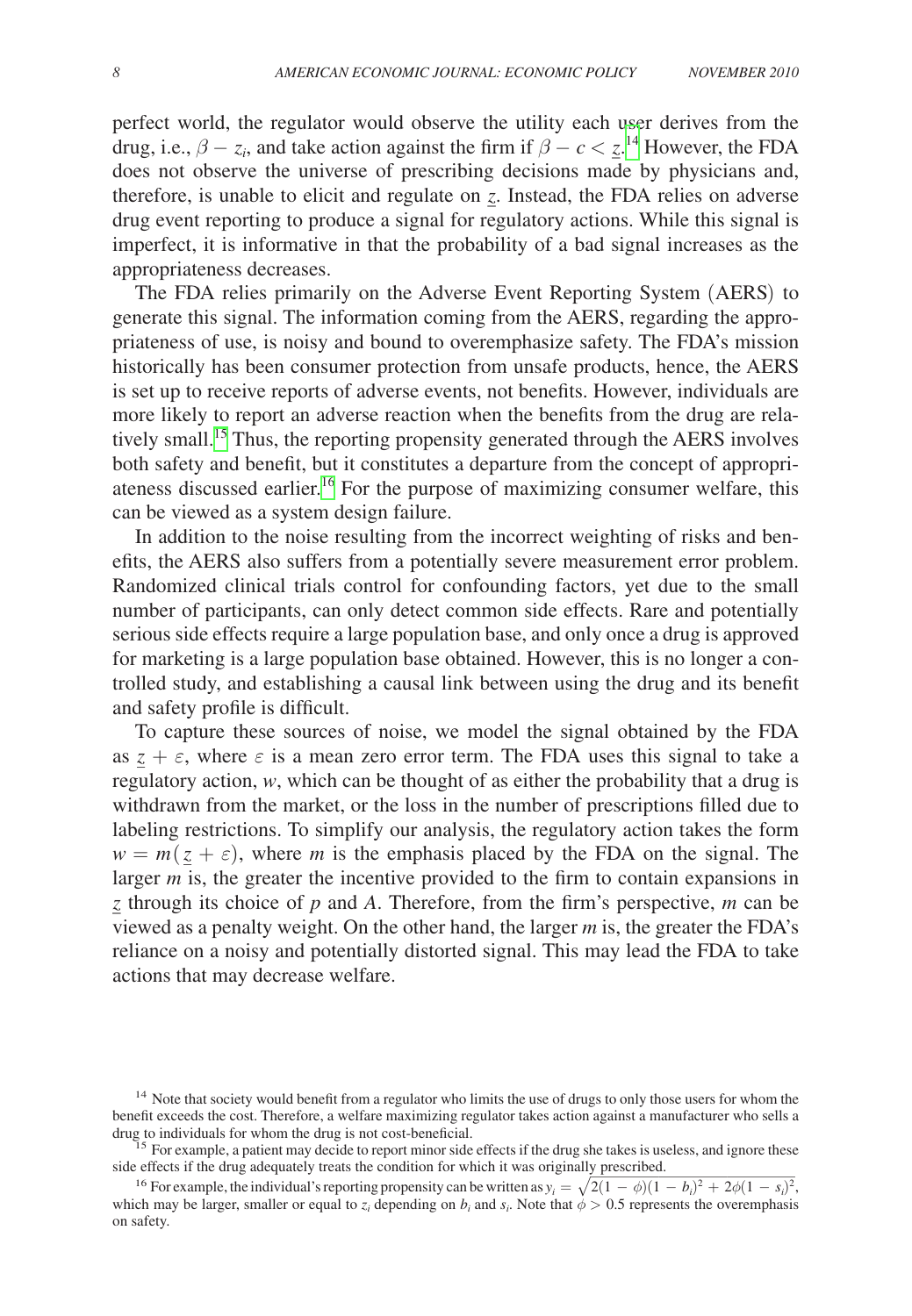<span id="page-10-0"></span>Given the information and actions available to it, the FDA maximizes expected welfare that takes the following form:  $E[(1 - w)\int_0^z ([\beta - c] - z)f(z)\,dz]$ , by choosing *m* which is imbedded in *w*.

#### D. *The Firm's Problem*

Following our discussion of promotion, demand, and the regulatory process, the expected demand function is given by  $(1 - mE[\underline{z}(p, A) + \varepsilon])\alpha \underline{z}(p, A)$ . Note that high promotional expenditure will raise demand for the drug, but will also lower the average appropriateness of the drug for its population of users. In turn, a poorer match between patients and the drug will increase the likelihood of unfavorable regulatory interventions through the effect of  $z$  on  $w$ . Thus, the firm faces uncertainty which it can mitigate or reinforce with its choice of price and promotion level.

For a safety signal to exist, individuals must purchase and experience the drug first, and therefore generate initial revenue for the firm. While it is plausible that profits made by the firm initially (before the signal is formed) are important, we will assume that the signal is formed fast enough that a hit-and-run strategy is never profitable, mainly due to the high research and development (R&D) costs and costly lawsuits that follow a decision to withdraw a drug.

To fix ideas, we carry through the standard Robert Dorfman and Peter O. Steiner (1954) analysis in which the firm's revenue is given by  $p\alpha \underline{z}(p, A)$ . Quantity decreases with price and increases with promotion. The Dorfman-Steiner rule for the monopoly case with no uncertainty is:  $A/p\alpha z = -\eta_A/\eta_D$ , where the left-hand term is the advertising-to-sales ratio, a common industry measure of advertising intensity, and  $\eta_A$  and  $\eta_D$  are the elasticity of advertising and the elasticity of demand, respectively.

Similar to Ira Horowitz (1970), Pierre Dehez and Alex Jacquemin (1975), and Ivan E. Brick and Harsharanjeet S. Jagpal (1981), who introduced uncertainty to the advertising framework, the pharmaceutical firm maximizes expected profit by choosing price and promotion expenditures:

(1) 
$$
\underset{p, A}{\text{Max}}\left(1 - mE[\underline{z}(p, A) + \varepsilon])[\alpha \underline{z}(p, A)(p - c)] - A.
$$

The Dorfman-Steiner rule applies here, as the expected advertising-to-sales ratio is positively associated with the demand responsiveness to advertising, and negatively associated with the firm's market power.<sup>17</sup>

Combining the two first-order conditions, with respect to price and promotion, yields a modified Dorfman-Steiner condition (see Appendix A for derivation):

associated with the limit's market power.

\nCombining the two first-order conditions, with respect to yields a modified Dorfman-Steiner condition (see Appendix 4)

\n(2)

\n
$$
\frac{A}{(1 - mE[\underline{z} + \varepsilon])\alpha \underline{z}p} = -\frac{\eta_A}{\eta_D}.
$$

<span id="page-10-1"></span><sup>&</sup>lt;sup>17</sup> Patent protection for their medicines often results in market power for pharmaceutical firms.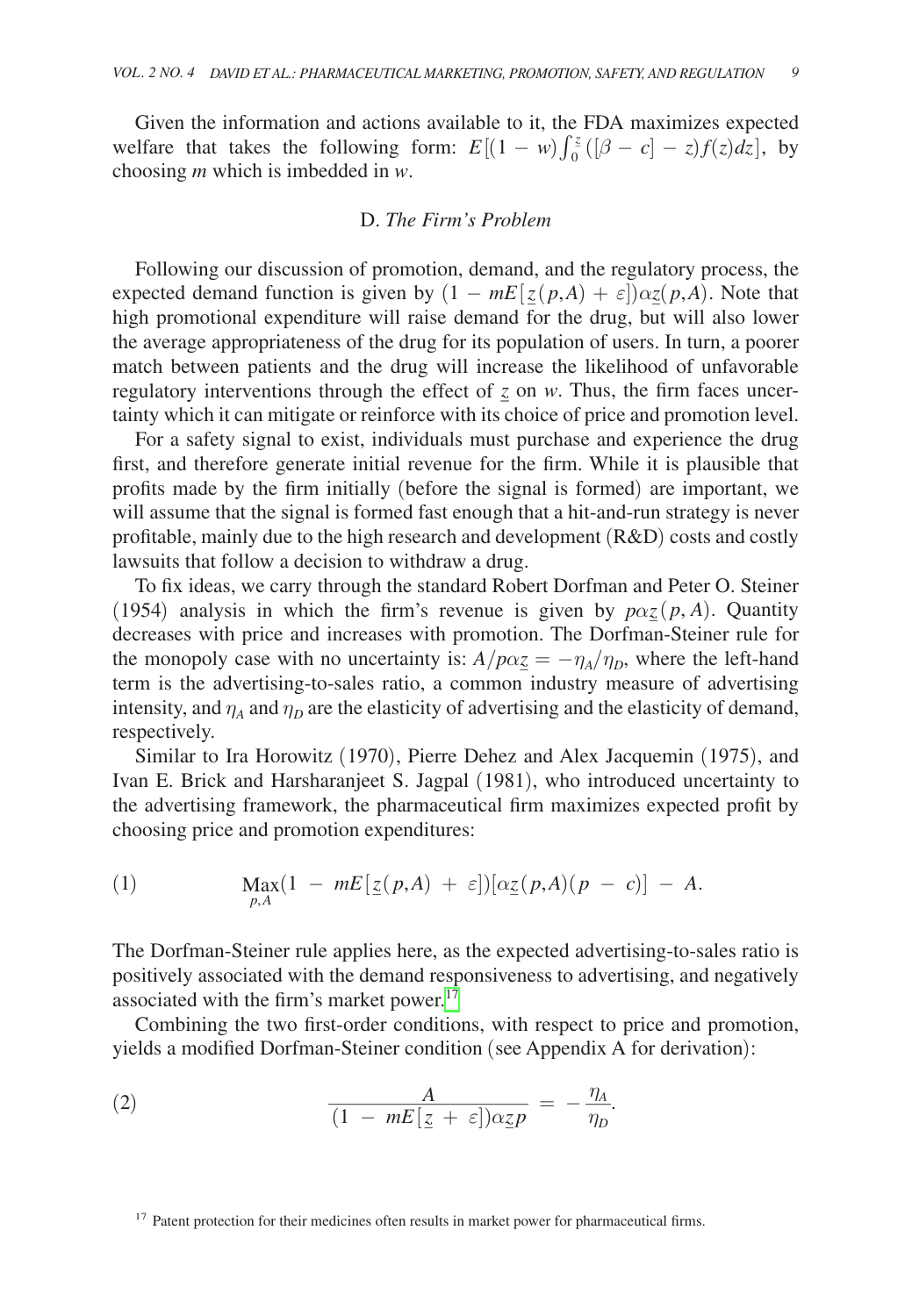<span id="page-11-0"></span>This expression in (2) includes the indirect effect of prices and promotion on profits via the probability of regulatory action. In essence, increasing promotional activities trades off higher likelihood of profit-lowering regulatory actions, with higher profits in the case that such regulatory action is not taken. For a more general regulatory action, the modified rule suggests that the expected advertising-to-sales ratio is a weighted average of demand, advertising, and regulatory elasticities.<sup>[18](#page-11-1)</sup>

# E. *Equilibrium and Predictions*

We model the postmarketing interaction between the firm and the FDA as a oneshot sequential game. This is a simplification as we leave out various types of iterative dynamics such as learning, reputation building, reinvestment of profits, etc. The timing of the game is as follows: In period 1, the FDA chooses *m* and announces it to the firm. To keep the exposition simple, we assume that the FDA cannot later renege on the choice of *m*. This choice is ex ante efficient when price and promotion are

#### **Timing of the Game**



more important than  $\varepsilon$  in producing the AERS signal. If containing A has little effect on the match quality, there is not much use for regulation. Similarly, when the signal is very noisy, the FDA will have little benefit from using the system as the basis for regulatory interventions.

In period 2, the firm incorporates the FDA's regulatory rule, and chooses price and promotion expenditures to maximize its expected profits. The firm's choice will determine the number of users and their safety-benefit profile. In period 3, some users, based on their safety-benefit location, will report adverse drug events to the FDA to form a reporting signal with noise. In period 4, the signal is observed by the FDA and translated into a regulatory action according to its pre-specified rule, *w*. Finally, the firm's profits are realized.

The firm maximizes expected profits as given by the expression in (1). In order to their a solvent form solveing we are site  $\epsilon(n, A)$ obtain a closed form solution we specify  $\underline{z}(p, A) = \gamma \sqrt{A} - p$ , with  $\gamma$  capturing the effectiveness of promotional expenditures in increasing the number of prescriptions

<span id="page-11-1"></span><sup>&</sup>lt;sup>18</sup> In this case, (2) will be  $A/(1 - E[w])\alpha_z p = -((1 - E[w])\eta_A - E[w]\varsigma_A)/( (1 - E[w])\eta_D - E[w]\varsigma_D),$ where  $\varsigma_A$  and  $\varsigma_D$  represent the sensitivity (as an elasticity) of the regulatory action to the firm's price and advertising expenditures, respectively. Derivations are available from the authors.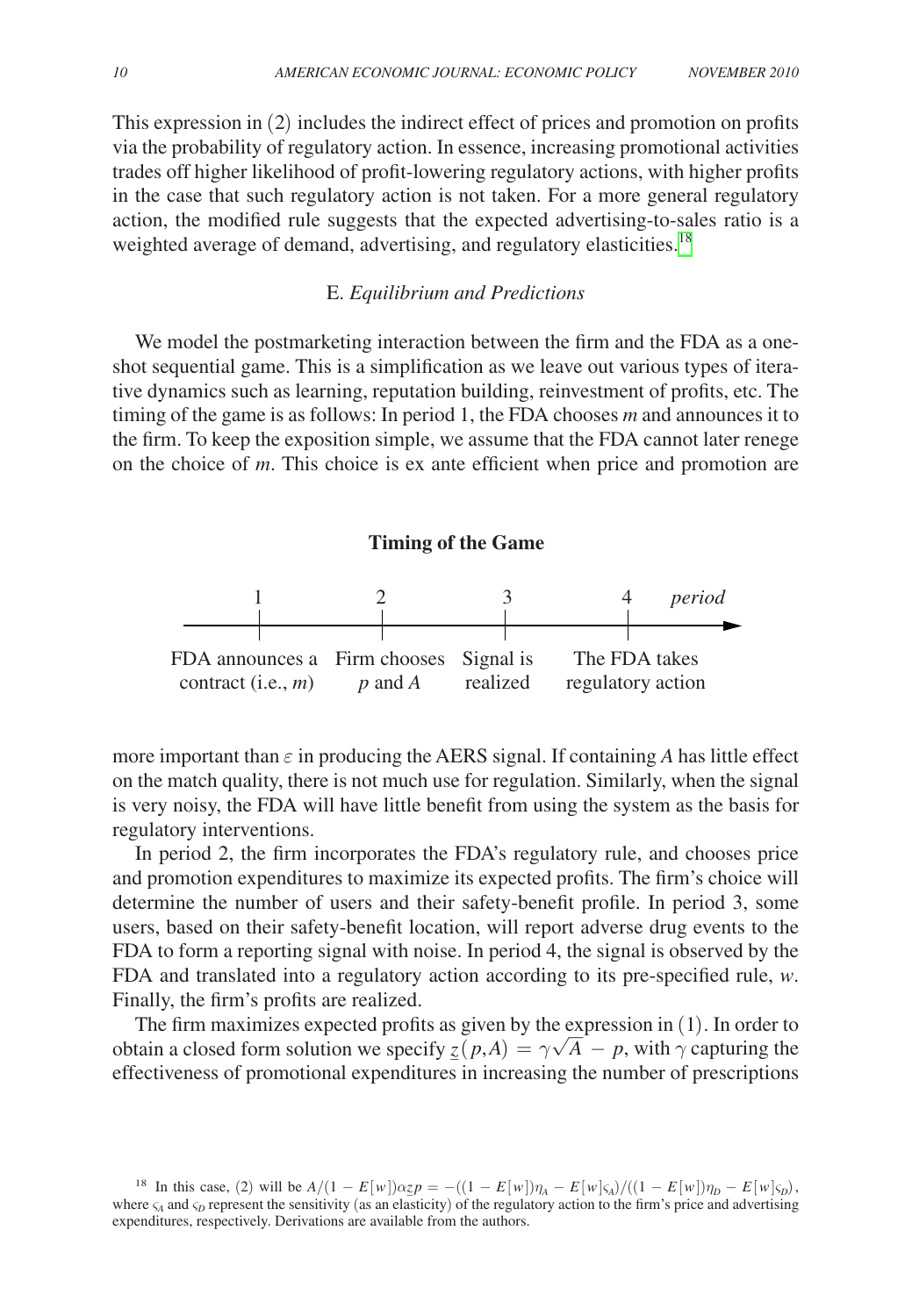filled, which may vary across medical conditions. In addition, we specify the distribution of  $\zeta$  to be uniform. The solutions to the first-order conditions are denoted:<sup>19</sup>

(3) 
$$
A^* = A^*(\alpha, \gamma, m, c);
$$

$$
(4) \t\t\t p^* = p^*(\alpha, \gamma, m, c).
$$

Note that  $A^*$  and  $p^*$  are the best response functions to any level of *m* chosen by the regulator.

The FDA observes the firm's best response functions in (3) and (4) and hence, uses  $A^*$  and  $p^*$  in its welfare maximization:<sup>[20](#page-12-1)</sup>

(5) 
$$
\operatorname{Max}_{m}(1 - m\underline{z}(p^*(\alpha, \gamma, m, c), A^*(\alpha, \gamma, m, c))) \int_0^{\underline{z}(p^*, A^*)} ([\beta - c] - z) f(z) dz
$$
  
s.t.  $E[\pi] \ge 0$ .

The first order condition with respect to *m* is:

(6) 
$$
m^* = m^*(\alpha, \gamma, \beta, c).
$$

Comparative statics yields unambiguous signs on all four parameters, such that:  $dm^*/dc < 0$ ;  $dm^*/d\alpha > 0$ ;  $dm^*/d\beta < 0$ ;  $dm^*/d\gamma > 0$ . The FDA is more likely to place a strong weight on the AERS signal when production costs (*c*) are lower, market size  $(\alpha)$  for the drug application is larger, the value of the drug  $(\beta)$  is lower, and the effectiveness of promotion  $(\gamma)$  is large.

The model shows how the key parameters lead to different equilibrium outcomes (e.g., the strictness of regulation). For example, greater effectiveness of promotion has both a direct effect (promotional expenditures lead to higher revenue absent regulation), and an opposite indirect effect (making regulation more sensitive to the AERS signal). Thus there are offsetting effects for the relationship between the elasticity of promotion, and the likelihood of regulatory action, *w*, in equilibrium. Because the net effect may be quite different across drugs, our empirical analysis will be conducted separately by disease.

Thus far, we assume that the signal extraction is costless. In reality, the infrastructure needed to assess the safety of drugs post-approval is costly and claims resources. While it is debatable whether the cost of investing in FDA-based postlaunch analysis is justifiable on economic grounds, an alternative regime exists. The FDA can charge the firm with the task of engaging in postmarketing surveillance. Under this regulatory mechanism, discussed in Appendix B, the FDA relies solely on a signal produced by the firm. While the comparative statics yield the same signs on the parameters of interest, equilibrium outcomes such as the average match quality are potentially different.

<span id="page-12-0"></span><sup>&</sup>lt;sup>19</sup> The expressions and their derivations are available from the authors. <sup>20</sup> This expression uses the fact that  $\varepsilon$  is mean zero.

<span id="page-12-1"></span>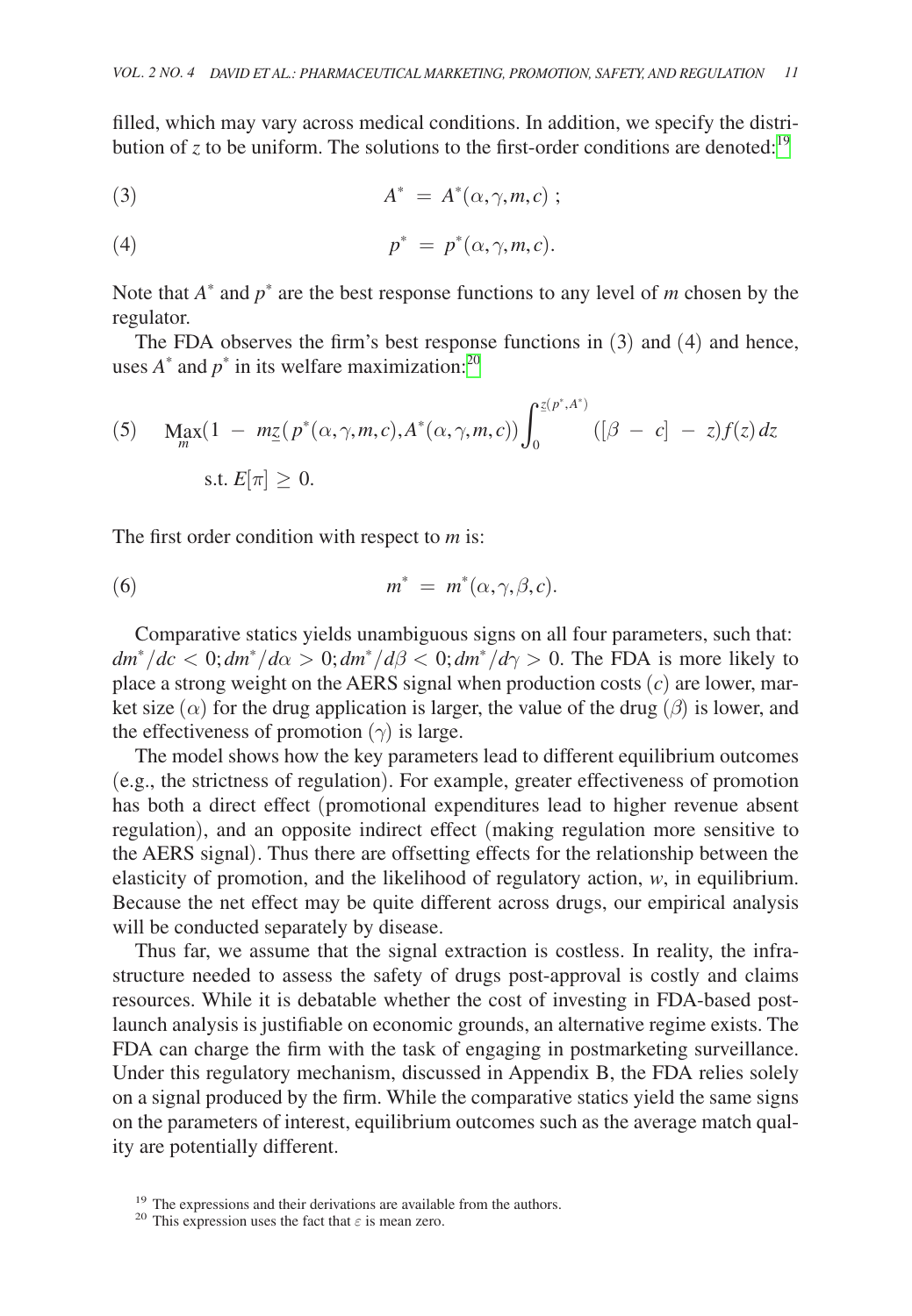#### **II. Empirical Estimation**

<span id="page-13-0"></span>In this section, we empirically examine two of the main propositions in this paper. The first is whether adverse events do, in fact, translate into regulatory actions, and second, whether higher levels of pharmaceutical promotion and advertising lead to a worsening match with patients as reflected by increased reporting of adverse drug reactions. Equations (7) and (8) show these relationships:

$$
w_{jt}^c = f(ADR_{jt}^c, X_{jt}^c, Y_{t}^c),
$$

(8) 
$$
ADR_{jt}^{c} = f\left(\sum_{t=0}^{t-2} A_{jt}^{c}, \sum_{t=t-3}^{t-11} A_{jt}^{c}, X_{jt}^{c}, D_{j}^{c}, Y_{t}^{c}\right).
$$

In equation (7), regulatory actions  $(w_j^c)$  for drug *j* at month *t* and condition *c* are a function of reported adverse drug reactions  $(ADR_{jt}^c)$ , observed characteristics specific to each drug  $(X_{jt}^c)$ , and indicator variables for the regulatory environment at a particular time  $(Y_t^c)$ . In equation (8), adverse drug reactions are a function of expenditures on advertising and promotion  $(A_{jl}^c)$ , observed characteristics specific to each drug  $(X_j^c)$ , unobserved time-invariant characteristics of each drug  $(D_j^c)$ , and the regulatory environment at a particular time  $(Y_t^c)$ .

The drugs considered (*j*) are prescription drugs used to treat allergies, arthritis pain, depression, and high cholesterol. These particular drugs are chosen because of their popularity, and the high propensity of firms to advertise and promote them. We group drugs by their primary active ingredients. Our list of ingredients is based on the Web site drugdigest.org. A total of 65 distinct active ingredients are considered, and of these, 11 are for high cholesterol, 10 for allergies, 19 for arthritis pain, and 25 for depression.

Following our conceptual framework, the four conditions represent therapeutic classes that may vary in markup ( $p-c$ ), value ( $\beta$ ), market size ( $\alpha$ ), and elasticity of promotion  $(\gamma)$ . Because promotion and advertising may have differential effects on the utilization of the drug and resulting ADRs based on the condition for which the drug is prescribed, where possible, we estimate the equation separately for the four conditions.

# A. *Data Sources*

*Regulation*.—Information on safety-based actions  $(w_{jt}^c)$  comes from the FDA's MedWatch summaries. MedWatch lists monthly actions pertaining to five safety labeling changes: boxed warnings, contraindications, warnings, precautions, and adverse reactions. From this information, we generate a drug-specific dichotomous indicator for the month in which the FDA required the manufacturers of that drug to change the label to include any of the above listed changes. While drug withdrawals are an important FDA action, we do not consider withdrawals as an outcome since only one drug, Vioxx, was withdrawn from the market during our two-year sample.

*Adverse Drug Reactions*.—ADRs are a count of "very serious" reported adverse drug reactions for each drug *j* (i.e., active ingredient) at time *t* (months). Data on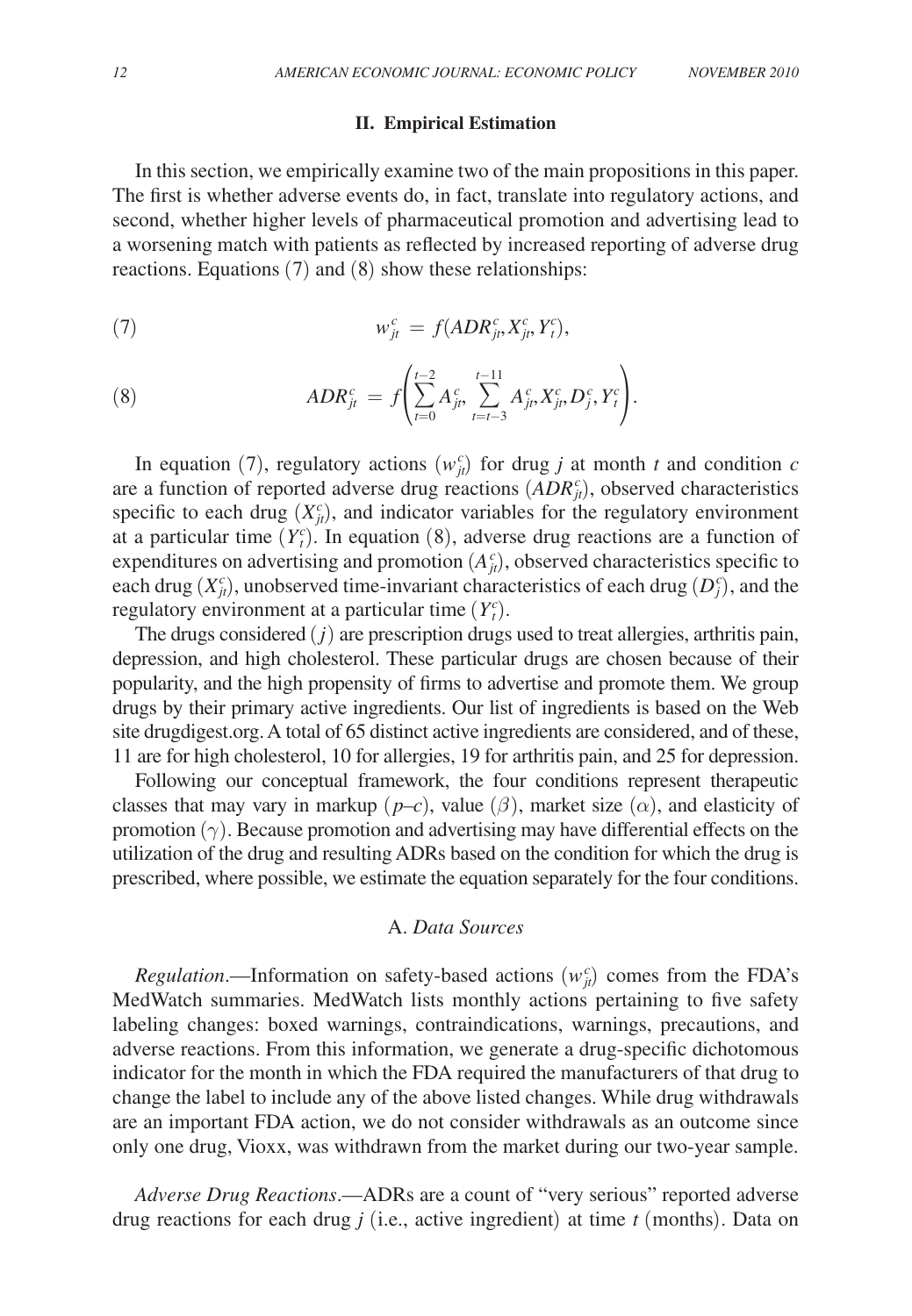ADRs come from the FDA's AERS, which was designed for postmarketing drug safety surveillance. Manufacturers are required to submit reports of adverse events to the AERS, while reports from doctors, consumers, and lawyers are voluntarily contributed. The FDA uses this database to inform its regulatory decisions regarding postmarket safety of drugs. The availability of these data, along with the availability of the advertising and promotion data (described below), limits time span of our data (*t*) to the 24 months of 2003 and 2004.

We define a "very serious" adverse event based on the FDA definition from the AERS reporting instructions, which includes: death; life-threatening injury; hospitalization; disability or permanent damage; and congenital anomaly/birth defect. The unit of observation in the AERS is the event. Multiple drugs can be associated with each event, and we currently treat these as separate observations.<sup>21</sup>

The AERS data suffer from some drawbacks including a lack of data on the number of drug users in the population, recall bias, poor case documentation, and underreporting (Alina Baciu, Kathleen Stratton, and Sheila P. Burke 2007, p. 55). We generate user data to act as a denominator in the rate from the International Monetary Systems' (IMS) National Prescription Audit (NPA) database. This source has national monthly counts of pharmacy sales of all prescription drugs. From this, we extract the sales (in thousands) of the same ingredients under consideration in the AERS data, and match by linking the drug names to the corresponding ingredient on our list. From the NPA, we also include on the right hand side of the equation a variable with the percent of sales accounted for by generic drugs.

Measurement error in the AERS will be a problem only if the error is correlated with our variables of interest, dollars spent on advertising, and promotion. Recall bias and poor case documentation are not likely to be correlated with dollars spent. However, it is possible that reporting patterns for certain drugs are influenced by advertising—for example, if consumers are reminded to report an event based on a television commercial. We discuss the possible endogeneity further below.

*Advertising and Promotion*.—The vector  $A_{jt}^c$  in (8) represents measures of expenditures on advertising and promotion. Data on direct to consumer advertising comes from the TMS Media Ad\$pender database (formerly Competitive Media Reports). We use total dollars spent per month on television, magazines, billboards, and Internet advertising for each drug under consideration.<sup>22</sup> Monthly data on professional promotion comes from IMS's Integrated Promotion Service (IPS). We consider dollars spent on direct contact with physicians (termed "cost of contact") and total dollars spent on professional promotion (termed "professional promotion"). The cost of contact is an estimate of the dollar value of time spent with physicians in the promotion of the product. Total dollars on promotion is the sum of the cost of direct contact with physicians, journal advertising, and the retail value of samples. As with the NPA data, the drug names in these data are linked with the corresponding ingredient on our list. Because of the overlap among the two measures of promotion expenditures, each one

<span id="page-14-0"></span><sup>21</sup> In the relevant tables below, the observations for Vioxx occurring after the withdrawal date,  $9/04$ , are excluded. Models were tested that exclude all observations for Vioxx and the results are similar to those pres

<span id="page-14-1"></span><sup>22</sup> When a drug is not mentioned in this source, we assume the value of advertising is zero for that month.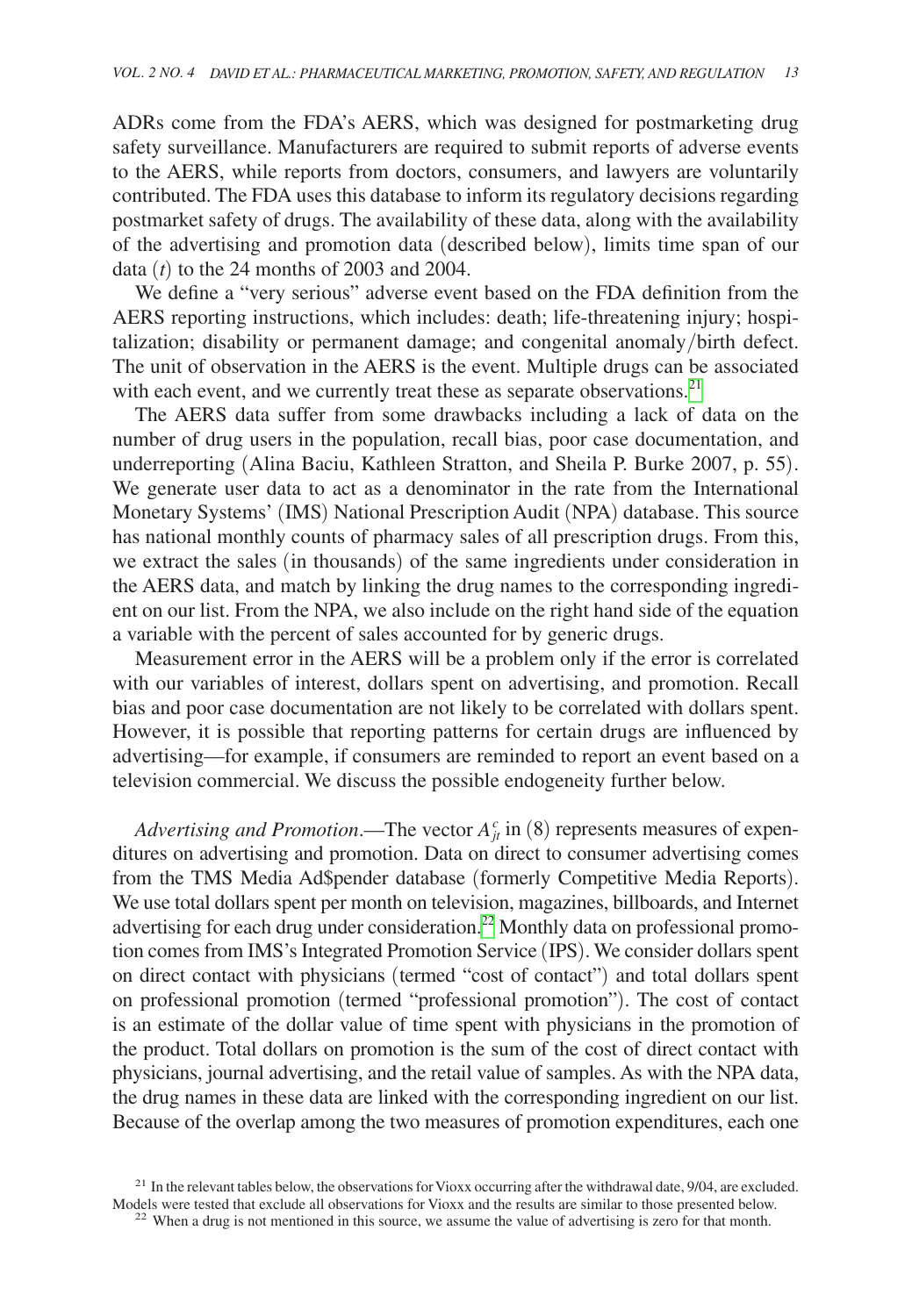enters separately into the models. There is much less correlation between promotion and advertising so each model contains a measure of promotion and advertising.

As shown in equation (8), we consider current quarter expenditures (the sum of month *t*, month *t*-1 and month *t*-2), along with the sum of expenditures for the previous three quarters (months *t*-3 to *t*-11) to represent the existing stock of expenditures. Current quarter expenditures rather than current month are used for two reasons. First, ADRs are reported throughout the month so it is not clear that current month's expenditures are appropriately matched to all observations. In some cases, the previous month might be a better match. Second, there may be a time delay between the doctor visit and the filling of a prescription. Including the previous two months allows us to capture promotion and advertising exposure in the near past. For the stock, we do not specify a depreciation rate, rather, we let the coefficients on the stock reflect the product of the marginal effect on reported ADRs and the depreciation rate.<sup>[23](#page-15-0)</sup>

*Observed Drug Characteristics*.—The vector  $X_{jt}^c$  represents some characteristics of the users of the drug that may influence reporting. Olson (2002) notes that adverse event reporting is influenced by the length of time a drug has been on the market with more reports made early in the life cycle of a drug. Drugs that are the first in their class may have more adverse events than older drugs, in part because doctors and patients lack experience with these drugs. To account for this, we include, in all models, indicators for categories of the length of time since approval date as reported in the NPA (0–6 months, 7 months to 2 years, 3–5 years, 6–10 years, with > 10 years as the omitted reference category).

The next set of drug characteristics are all generated from IMS Health's National Disease and Therapeutic Index (NDTI) database. The NDTI is a nationally representative sample of office-based physicians in private practice in the United States. Each physician reports demographic and medical information on all patients seen during two consecutive workdays in each calendar quarter. The reports include prescriptions written, which allows us to examine and include the characteristics of users of a particular drug.

From the NDTI, we generate and include the following sets of variables for each drug under consideration: First, we include the share of prescriptions for the drug written for different age groups interacted with gender (ages 0–39, 40–64, 65 and up, with females and males age 0–39 as the omitted reference group). Second, we include the share of prescriptions paid for by government insurance. And third, we include the share of prescriptions written for smokers. Fourth, we have shares for Asian and black race, and Hispanic ethnicity. Finally, we have shares of prescriptions written for patients with prehypertension, stage 1 hypertension, and stage 2 hypertension. All of these variables are calculated per year to reduce sampling variability.

*Unobserved Drug Characteristics.—D* $^c_j$  are fixed effects for the drug. These fixed effects should capture those drug-specific factors related to demand that would

<span id="page-15-0"></span><sup>23</sup> Regressions that include just current expenditures, or include just the stock of expenditures, yield very similar results to those presented below for the corresponding coefficients.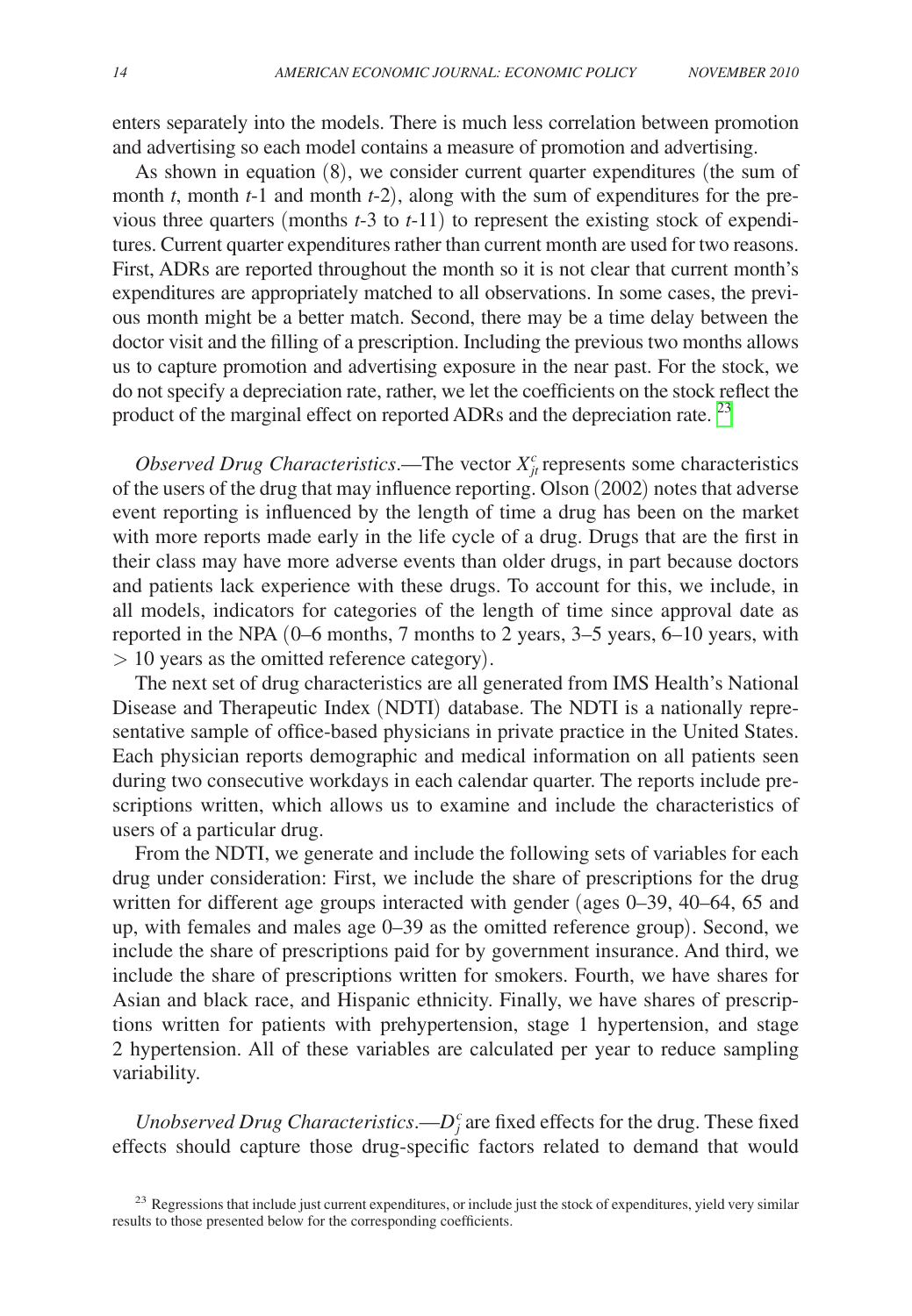<span id="page-16-0"></span>occur without promotion or advertising. Some examples might be the results of clinical trials, or whether the drug is fundamentally different than its predecessors.

#### B. *Methodology*

Alternative specifications of equation (7) that examine the effects of adverse drug events reports on the regulator action are estimated. Initially, logit regressions are used to analyze the effects of reported ADRs on the probability of a new labeling change. However, since it is possible that reported ADRs will fall after a labeling change and generate a reverse causality problem, we also estimate a discrete time hazard model. The estimation of this model shows the effects of reported ADRs on the probability of the first labeling change occurring. The disadvantage to this model is that only the first change is considered, although it is not a severe concern since few drugs experience multiple labeling changes, with the bulk of these changes occurring in consecutive months.

Labeling changes are relatively rare events and occur in only 4 percent of the drug/month observations. [Table 1](#page-17-0) shows the means by condition. Just over half of the drugs in the sample experience a labeling change at some point, and these changes are concentrated most heavily among the allergy drugs (25 percent of the labeling changes) and the antidepressants (47 percent of the labeling changes). Cholesterol drugs and arthritis drugs account for 11 percent and 17 percent, respectively. Because of these characteristics, there is not enough variation in the labeling changes to estimate the logit models for each condition separately, or to include drug fixed effects. We instead run a pooled model allowing for condition-specific slopes (interactions between the indicators for each of the four conditions and ADRs), along with the time-varying drug and user characteristics and year/month indicators. In order to account for any cumulative effects of ADRs, we evaluate them monthly, quarterly, and yearly.

The characteristics of the ADR data necessitate a different approach when estimating equation (8) for the effects of advertising and promotion on ADRs. ADRs are relatively rare: 15 percent of the observations are zeros for arthritis drugs, with a median value of 11; 10 percent are zeros for depression drugs with a median of 18; 5 percent are zeros for cholesterol drugs, with a median value of 14; and 1 percent are zeros for allergy drugs, with a median value of 9. Given that the number of cases of adverse events tend to be small, and have many zeros, we use a count model to estimate the models. Specifically, we use a fixed effects Poisson method (Jeffrey M. Wooldridge 2002; A. Colin Cameron and Pravin K. Trivedi 1998). This estimator is a quasi-maximum likelihood estimator, that includes fixed effects to account for unobserved heterogeneity. Estimates are consistent regardless of whether the counts actually have a Poisson distribution (Wooldridge 2002). To permit overdispersion, a common feature of count data that is not accommodated by the Poisson maximum likelihood estimator, standard errors are adjusted for heteroskedasticity of unknown form (Cameron and Trivedi 2005). [24](#page-16-1)

<span id="page-16-1"></span><sup>&</sup>lt;sup>24</sup> Alternative models were tested using a negative binomial regression with fixed effects. The results are similar to those presented in the tables below.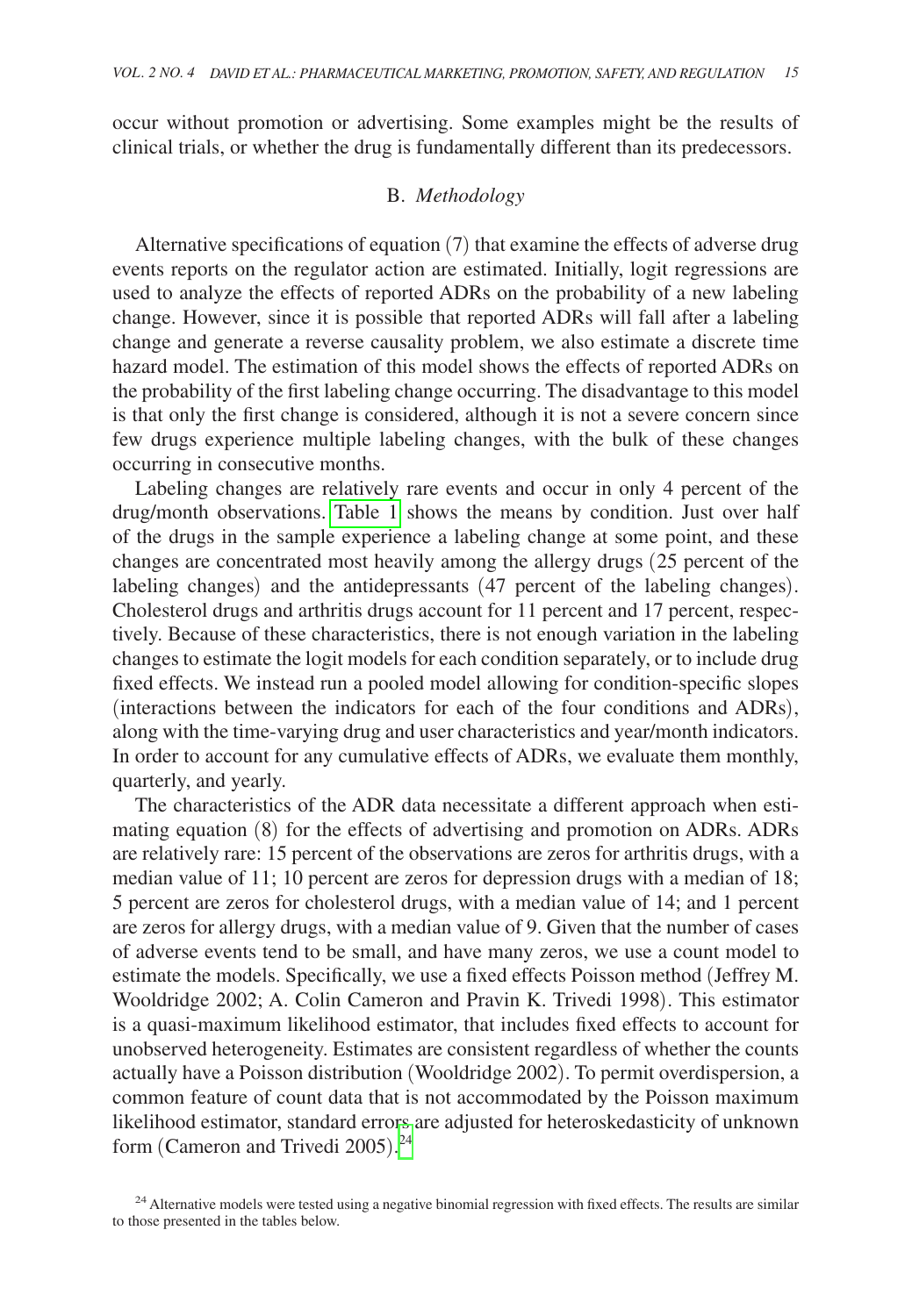<span id="page-17-0"></span>

|                                                                         |        | Arthritis pain<br>$(n = 429)$ | Depression<br>$(n = 540)$ |       | High cholesterol<br>$(n = 247)$ |           | Allergies<br>$(n = 240)$ |           |
|-------------------------------------------------------------------------|--------|-------------------------------|---------------------------|-------|---------------------------------|-----------|--------------------------|-----------|
| Variable                                                                | Mean   | <b>SD</b>                     | Mean                      | SD    | Mean                            | <b>SD</b> | Mean                     | <b>SD</b> |
| Any labeling change                                                     | 0.03   | 0.16                          | 0.05                      | 0.23  | 0.03                            | 0.17      | 0.07                     | 0.25      |
| Very serious ADR                                                        | 37.91  | 82.08                         | 33.90                     | 37.21 | 49.89                           | 71.57     | 13.87                    | 11.54     |
| Total prescriptions                                                     | 363.40 | 524.20                        | 1,086.80 1,197.50         |       | 2,312.80 3,405.40               |           | 934.60                   | 735.30    |
| Very serious ADR rate                                                   | 0.09   | 0.10                          | 0.08                      | 0.17  | 0.02                            | 0.02      | 0.03                     | 0.04      |
| Current quarter total promotion and DTCA<br>$(\text{real } $1,000,000)$ | 11.00  | 23.23                         | 12.41                     | 22.94 | 26.80                           | 40.56     | 26.20                    | 20.14     |
| Stock total promotion and DTCA<br>$(\text{real } $1,000,000)$           | 33.80  | 71.92                         | 36.38                     | 64.27 | 75.12                           | 111.87    | 79.07                    | 58.61     |
| Current quarter professional promotion<br>$(\text{real } $1,000,000)$   | 9.65   | 20.09                         | 10.82                     | 19.94 | 22.84                           | 34.57     | 20.57                    | 13.69     |
| Stock of professional promotion<br>$(\text{real } $1,000,000)$          | 30.21  | 63.58                         | 31.83                     | 55.39 | 64.70                           | 96.00     | 61.12                    | 40.49     |
| Current quarter cost of contact<br>$_{\rm (real\ \$1,000,000)}$         | 3.02   | 6.17                          | 2.87                      | 5.39  | 4.47                            | 4.96      | 6.68                     | 4.85      |
| Stock of cost of contact<br>$(\text{real } $1,000,000)$                 | 9.42   | 19.43                         | 8.65                      | 15.20 | 13.53                           | 14.90     | 20.91                    | 15.17     |
| Current quarter DTCA<br>$_{\rm (real\ \$1,000,000)}$                    | 1.35   | 4.05                          | 1.59                      | 4.49  | 3.96                            | 7.84      | 5.62                     | 8.45      |
| <b>Stock of DTCA</b>                                                    | 3.58   | 10.46                         | 4.55                      | 12.30 | 10.42                           | 17.18     | 17.95                    | 21.69     |
| $(\text{real } $1,000,000)$<br>Percent generics                         | 0.71   | 0.41                          | 0.57                      | 0.45  | 0.28                            | 0.44      | 0.17                     | 0.34      |
| Percent of drug prescribed to smokers                                   | 0.21   | 0.13                          | 0.21                      | 0.10  | 0.14                            | 0.05      | 0.11                     | 0.02      |
| Percent of drug prescribed to<br>prehypertension                        | 0.48   | 0.15                          | 0.51                      | 0.19  | 0.51                            | 0.05      | 0.47                     | 0.05      |
| Percent of drug prescribed to                                           | 0.26   | 0.16                          | 0.16                      | 0.10  | 0.25                            | 0.07      | 0.16                     | 0.06      |
| stage 1 hypertension<br>Percent of drug prescribed to                   | 0.08   | 0.12                          | 0.05                      | 0.07  | 0.07                            | 0.06      | 0.04                     | 0.03      |
| stage 2 hypertension<br>Percent of drug $w/g\novernment$ insured users  | 0.27   | 0.11                          | 0.32                      | 0.14  | 0.40                            | 0.09      | 0.24                     | 0.10      |
| Percent of drug prescribed to Asians                                    | 0.02   | 0.03                          | 0.01                      | 0.02  | 0.04                            | 0.02      | 0.04                     | 0.01      |
| Percent of drug prescribed to blacks                                    | 0.10   | 0.05                          | 0.04                      | 0.03  | 0.08                            | 0.05      | 0.10                     | 0.02      |
| Percent of drug prescribed to Hispanics                                 | 0.07   | 0.05                          | 0.03                      | 0.02  | 0.05                            | 0.02      | 0.07                     | 0.02      |
| Drug approval date $5$ years $-10$ years                                | 0.04   | 0.20                          | 0.19                      | 0.39  | 0.24                            | 0.43      | 0.57                     | 0.50      |
| Drug approval date $2$ years $-5$ years                                 | 0.15   | 0.36                          | 0.02                      | 0.14  | 0.11                            | 0.31      | 0.05                     | 0.23      |
| Drug approval date $7$ months $-2$ years                                | 0.03   | 0.17                          | 0.03                      | 0.18  | 0.03                            | 0.17      | 0.05                     | 0.21      |
| Drug approval date $<= 6$ months                                        | 0.00   | 0.00                          | 0.002                     | 0.04  | 0.00                            | 0.00      | 0.00                     | 0.00      |
| Percent of drug prescribed to females<br>ages 40-64                     | 0.25   | 0.10                          | 0.36                      | 0.14  | 0.19                            | 0.03      | 0.20                     | 0.04      |
| Percent of drug prescribed to females<br>ages $65 +$                    | 0.14   | 0.11                          | 0.11                      | 0.07  | 0.25                            | 0.08      | 0.08                     | 0.03      |
| Percent of drug prescribed to males<br>ages 40-64                       | 0.20   | 0.11                          | 0.16                      | 0.08  | 0.24                            | 0.09      | 0.13                     | 0.02      |
| Percent of drug prescribed to males<br>ages $65 +$                      | 0.09   | 0.05                          | 0.05                      | 0.06  | 0.21                            | 0.05      | 0.08                     | 0.07      |

Table 1—Means, Standard Deviations by Condition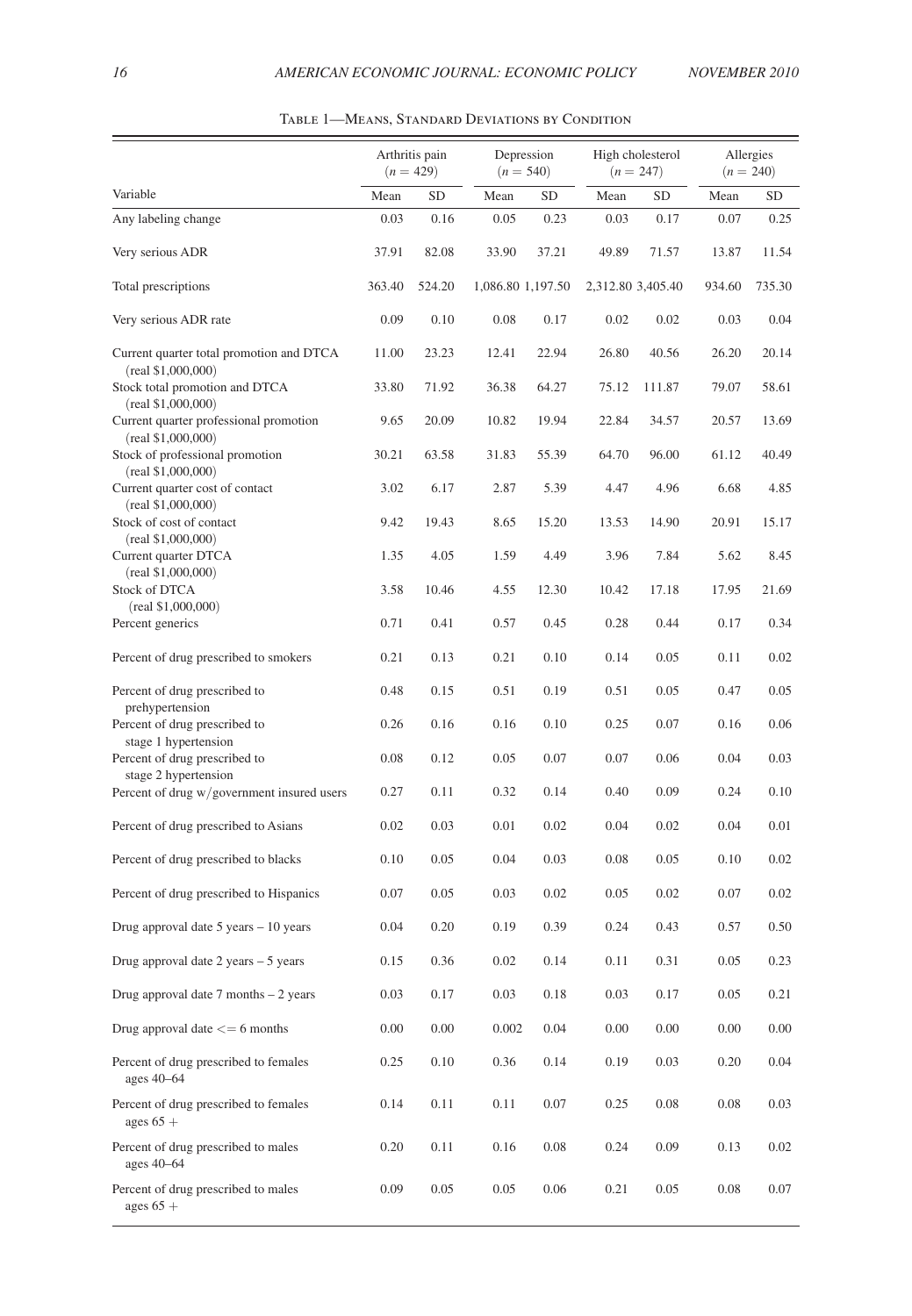<span id="page-18-0"></span>

| Condition        |          | Probability of any labeling change |             |          | Hazard models: Probability of first<br>labeling change |           |  |  |
|------------------|----------|------------------------------------|-------------|----------|--------------------------------------------------------|-----------|--|--|
|                  | Current  | Current                            | Current     | Current  | Current                                                | Current   |  |  |
|                  | month's  | quarter's                          | year's      | month's  | quarter's                                              | year's    |  |  |
|                  | reports  | reports                            | reports     | reports  | reports                                                | reports   |  |  |
| Arthritis pain   | 0.004    | 0.002                              | 0.001       | 0.004    | 0.003                                                  | 0.002     |  |  |
|                  | [0.0001] | [0.0001]                           | [0.00002]   | [0.0001] | [0.0001]                                               | [0.00005] |  |  |
|                  | (2.03)   | (2.65)                             | (2.71)      | (1.24)   | (1.72)                                                 | (2.35)    |  |  |
| Depression       | 0.011    | 0.004                              | 0.002       | 0.014    | 0.004                                                  | 0.002     |  |  |
|                  | [0.0003] | [0.0001]                           | [0.00005]   | [0.0003] | [0.0001]                                               | [0.00004] |  |  |
|                  | (1.82)   | (1.57)                             | (2.70)      | (1.81)   | (1.05)                                                 | (1.88)    |  |  |
| High cholesterol | 0.006    | 0.003                              | 0.001       | 0.005    | 0.003                                                  | 0.001     |  |  |
|                  | [0.0002] | [0.0001]                           | [0.00001]   | [0.0001] | [0.0001]                                               | [0.00002] |  |  |
|                  | (1.33)   | (1.50)                             | (1.31)      | (1.06)   | (1.40)                                                 | (1.29)    |  |  |
| Allergies        | 0.023    | 0.006                              | $-0.0001$   | 0.049    | 0.027                                                  | 0.0208    |  |  |
|                  | [0.0006] | 0.0001                             | $-0.000001$ | 0.0011   | [0.0005]                                               | [0.0004]  |  |  |
|                  | (1.08)   | (0.67)                             | $-0.02)$    | (1.81)   | (2.04)                                                 | (2.18)    |  |  |
| N                | 1,321    | 1,319                              | 1,303       | 747      | 746                                                    | 733       |  |  |

Table 2—Effects of Reported Adverse Events on Probability of FDA Action

*Notes:* Logit coefficients are presented, with *t*-statistics in parentheses and marginal effects in brackets. Other variables include share of prescriptions written for: females ages 40–64; males ages 40–64; females ages 65 and up; males ages 65 and up; Asian and black races and Hispanic ethnicity; smokers; people with government insurance; prehypertension, stage 1 hypertension, and stage 2 hypertension. Models also include indicators for drug approval dates and year/month indicators.

Each model includes the log of the number of prescriptions for the drug in each month as a right-hand side variable to normalize for exposure in the population. The coefficient on prescriptions is constrained to equal one. This is equivalent to estimating the rate of adverse events. By doing so, we allow expenditures to affect both the population of users and the number of reported adverse events.

#### **III. Results**

Table 1 shows the means and standard deviations of all the variables based on the sample of drugs for each of the four conditions (arthritis pain, depression, high cholesterol, and allergies). It is clear from this table, that reported very serious adverse drug events are rare. The average monthly count ranges from a low of 13.87 for allergy drugs, to a high of 48.89 for cholesterol drugs. However, the rates of reported adverse events, which account for the size of the population of users, are very similar for allergy and cholesterol drugs at 0.02 and 0.03 per 1,000 users, respectively. Arthritis pain and depression drugs have higher reported rates at 0.09 and 0.08 per 1,000 users, respectively.

Table 1 also shows that these pharmaceuticals are heavily promoted. Average current quarterly real expenditures on professional promotion, and direct-to-consumer advertising combined, total \$11 million for arthritis pain drugs, \$12.41 million for depression drugs, \$26.8 million for cholesterol lowering drugs, and \$26.20 million for allergy drugs. Note that the bulk of this total comes from professional promotion, which includes not only the cost of contact with the physician but also includes the retail value of samples and the cost of professional journal advertisements.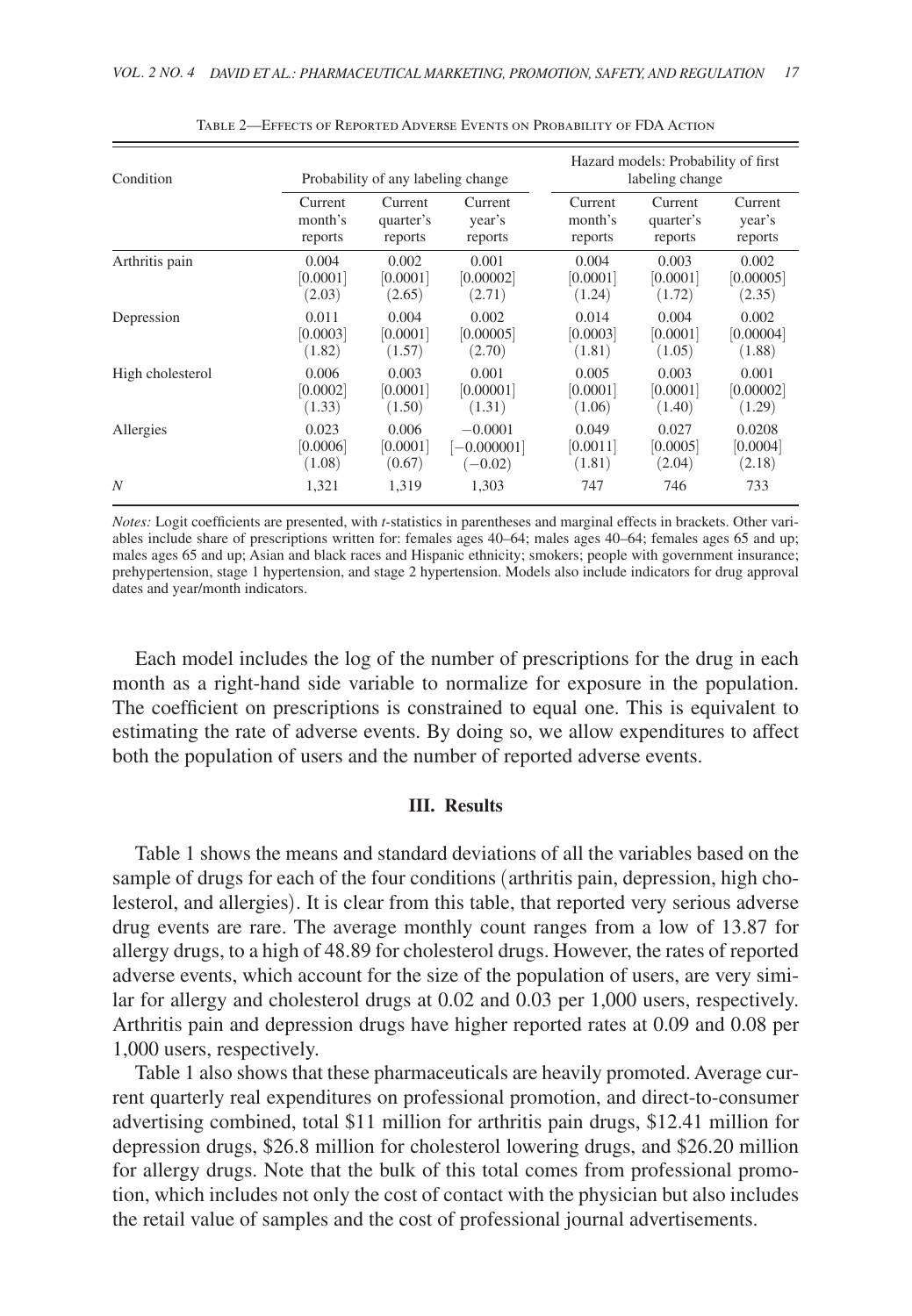|                                                                         | Arthritis pain<br>$(n = 429)$ |                       |                 | Depression<br>$(n = 540)$ |                       |                       |  |
|-------------------------------------------------------------------------|-------------------------------|-----------------------|-----------------|---------------------------|-----------------------|-----------------------|--|
|                                                                         | (1)                           | (2)                   | (3)             | (4)                       | (5)                   | (6)                   |  |
| Current quarter total promotion and DTCA<br>$(\text{real } $1,000,000)$ | $-0.005$<br>$(-1.67)$         |                       |                 | 0.001<br>(0.32)           |                       |                       |  |
| Stock total promotion and DTCA (real<br>\$1,000,000                     | 0.007<br>(3.12)               |                       |                 | 0.001<br>(1.02)           |                       |                       |  |
| Current quarter professional promotion (real<br>\$1,000,000)            |                               | $-0.008$<br>$(-1.57)$ |                 |                           | 0.002<br>(0.57)       |                       |  |
| Stock of professional promotion (real<br>\$1,000,000                    |                               | 0.009<br>(2.98)       |                 |                           | $-0.001$<br>$(-1.26)$ |                       |  |
| Current quarter cost of contact (real<br>\$1,000,000                    |                               |                       | 0.002<br>(0.12) |                           |                       | 0.027<br>(1.67)       |  |
| Stock of cost of contact<br>$(\text{real } $1,000,000)$                 |                               |                       | 0.031<br>(2.46) |                           |                       | $-0.002$<br>$(-0.70)$ |  |
| Current quarter DTCA<br>(real \$1,000,000)                              |                               | 0.008<br>(1.03)       | 0.005<br>(0.49) |                           | $-0.001$<br>$(-0.18)$ | $-0.002$<br>$(-0.76)$ |  |
| Stock of DTCA<br>$(\text{real } $1,000,000)$                            |                               | 0.019<br>(2.82)       | 0.015<br>(2.19) |                           | 0.004<br>(2.57)       | 0.003<br>(2.16)       |  |

Table 3—Effects of Promotion and Direct to Consumer Advertising on Adverse Drug Events Reports for Arthritis Pain and Depression

*Notes: T*-statistics in parentheses. Each column is a separate regression. Coefficients represent the percent change in the outcome resulting from one unit change in the independent variable. All models include share of prescriptions written for: females ages 40–64; males ages 40–64; females ages 65 and up; males ages 65 and up; Asian and black races and Hispanic ethnicity; smokers; people with government insurance; prehypertension, stage 1 hypertension, and stage 2 hypertension. Models also include share of generics, indicators for drug approval dates, year/ month indicators and drug fixed effects. The log of total prescriptions is included on the right hand side with the coefficient constrained to one.

[Table 2 s](#page-18-0)hows the effects of ADRs on the probability of regulatory action. The first three columns of Table 2 show the logit coefficients and marginal effects. Here, reported ADRs are positive and statistically significantly associated with the probability of a labeling change for arthritis pain and depression drugs. In general, the association holds whether the current month, current quarter, or current year is the relevant time span for reported ADRs. The association is also generally positive, but not statistically significant, for cholesterol and allergy drugs. The effects are substantial, considering the probability of a labeling change is 0.04. Consider a marginal effect of 0.0001 for arthritis pain or depression drugs. This means that every 100 additional adverse drug reports increases the probability of a labeling change by one percentage point, a fourth of the baseline rate.

The last three columns of Table 2 show the results of the discrete time-hazard model. We find that increases in reported ADRs are associated with an increase in the probability of the first incidence of a labeling change. Here, statistical significance varies somewhat depending on the timing of the ADRs under consideration, however, all coefficients are positive. Only for cholesterol drugs are all coefficients statistically insignificant. The magnitudes of the effects are also similar to that of the first three models. The conclusion from these models is that firms do need to worry that increased adverse events will lead to a regulatory reaction by the FDA.

Tables 3 and 4 show results from the fixed effects Poisson estimation of the effects of advertising and promotion on reported adverse drug reactions for arthritis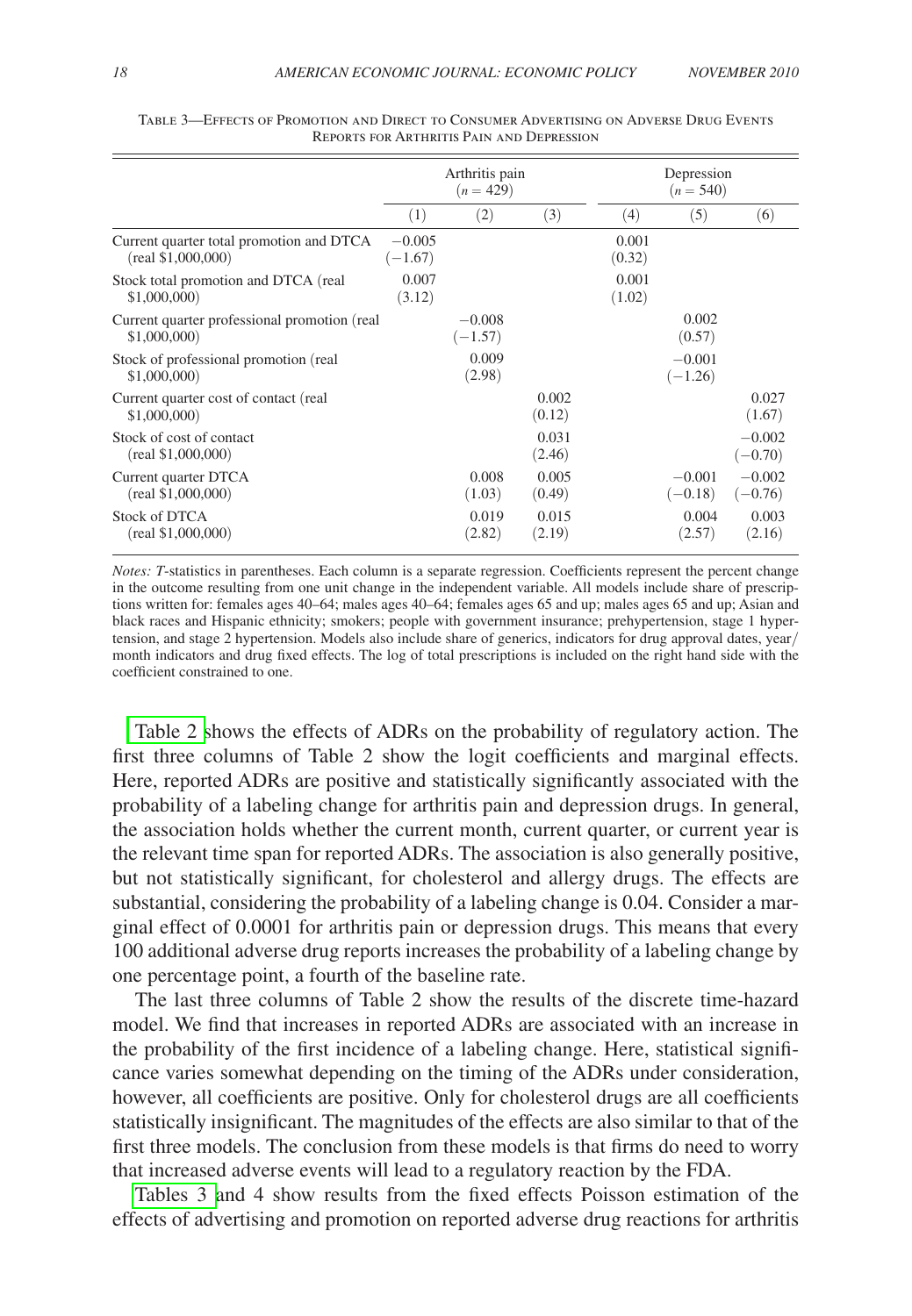|                                                                                  | High cholesterol<br>$(n = 247)$ |                       |                       | Allergies<br>$(n = 240)$ |                       |                       |
|----------------------------------------------------------------------------------|---------------------------------|-----------------------|-----------------------|--------------------------|-----------------------|-----------------------|
|                                                                                  | $\left(1\right)$                | $\left( 2\right)$     | (3)                   | (4)                      | (5)                   | (6)                   |
| Current quarter total promotion and DTCA $-0.002$<br>$(\text{real } $1,000,000)$ | $(-1.65)$                       |                       |                       | $-0.006$<br>$(-1.46)$    |                       |                       |
| Stock total promotion and DTCA<br>$(\text{real } $1,000,000)$                    | 0.0001<br>(0.12)                |                       |                       | 0.002<br>(0.64)          |                       |                       |
| Current quarter professional promotion<br>$(\text{real } $1,000,000)$            |                                 | $-0.003$<br>$(-2.14)$ |                       |                          | $-0.020$<br>$(-3.43)$ |                       |
| Stock of professional promotion<br>$(\text{real } $1,000,000)$                   |                                 | 0.0004<br>(0.48)      |                       |                          | 0.003<br>(0.90)       |                       |
| Current quarter cost of contact<br>(real \$1,000,000)                            |                                 |                       | $-0.024$<br>$(-1.72)$ |                          |                       | $-0.051$<br>$(-3.42)$ |
| Stock of cost of contact<br>$(\text{real } $1,000,000)$                          |                                 |                       | $-0.015$<br>$(-2.25)$ |                          |                       | 0.008<br>(1.04)       |
| Current quarter DTCA<br>$(\text{real } $1,000,000)$                              |                                 | 0.001<br>(0.21)       | 0.002<br>(0.58)       |                          | 0.002<br>(0.47)       | 0.004<br>(0.86)       |
| Stock of DTCA<br>$(\text{real } $1,000,000)$                                     |                                 | $-0.0004$<br>$-0.21$  | $-0.001$<br>$(-0.34)$ |                          | 0.004<br>(1.41)       | 0.005<br>(1.65)       |

Table 4—Effects of Promotion and Direct to Consumer Advertising on Adverse Drug Events Reports for High Cholesterol and Allergies

*Notes*: *T*-statistics in parentheses. Each column is a separate regression. Coefficients represent the percent change in the outcome resulting from one unit change in the independent variable. All models include share of prescriptions written for: females ages 40–64; males ages 40–64; females ages 65 and up; males ages 65 and up; Asian and black races and Hispanic ethnicity; smokers; people with government insurance; prehypertension, stage 1 hypertension, and stage 2 hypertension. Models also include share of generics, indicators for drug approval dates, year/ month indicators and drug fixed effects. The log of total prescriptions is included on the right-hand side, with the coefficient constrained to one.

pain-and depression (Table 3), and cholesterol and allergies (Table 4). Each column in these tables represents a separate regression. Within each condition, the first column uses the total sum of dollars spent on professional promotion and DTCA. The second column separates total professional promotion from DTCA, and includes both sources of expenditures in the models. The third column replaces total promotion dollars with the cost of contact, but also includes total DTCA spending.

The coefficients in the fixed effects Poisson estimation can be interpreted as semielasticities, that is, the percentage change in the ADR count from a one unit change in the independent variable. When expenditures on advertising or promotion are considered, we want to know the total effect of this spending over all time periods. The relevant effect, therefore, is the sum of the current and past expenditures, with consideration that the coefficient on past expenditures includes an unspecified depreciation rate.

Consider first the results for arthritis pain in Table 3. Using the combined total of expenditures on promotion and DTCA (column 1), there appear to be conflicting effects between expenditures in the current quarter and the stock. However, this result is driven by current quarter professional promotion, which is negative but insignificant in column 2. Restricting the measure of professional promotion to expenditures on contact with physicians, we find positive effects for both the current quarter and the stock of expenditures, with the stock significant at the 5 percent level (column 3). Here, the estimates imply that a one standard deviation increase in detailing expenditures raises ADR reporting by approximately 60 percent. The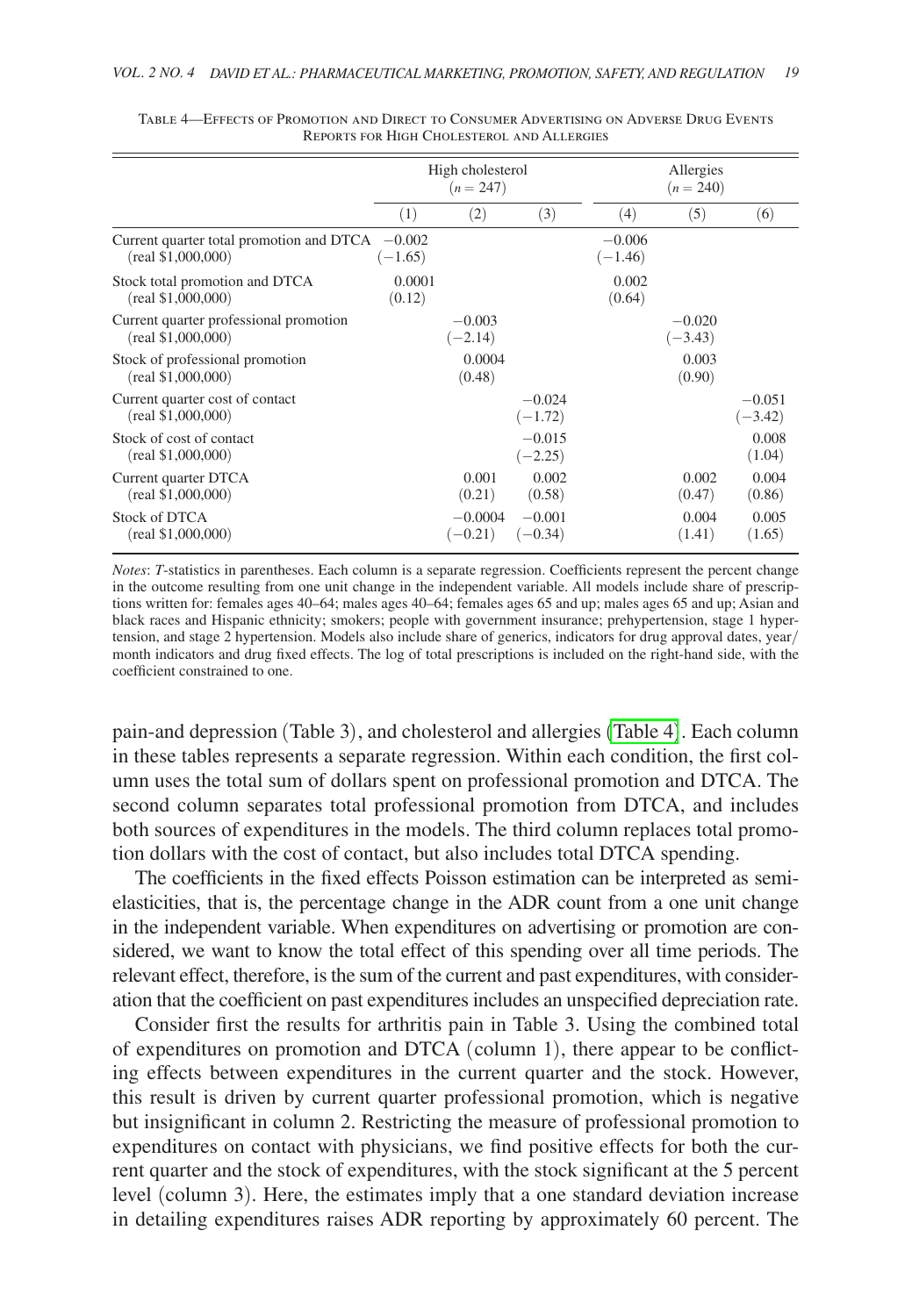<span id="page-21-0"></span>results in columns 2 and 3 show that DTCA expenditures for arthritis pain drugs are also positively related to ADR reporting, and the stock of DTCA is statistically significant. Using the estimates in column 3, a one standard deviation increase in DTCA raises ADR reporting by approximately 20 percent. These results provide support for our assertion that advertising and promotion can worsen the match between the drug and patients.

Depression drugs are also considered in Table 3. Here, professional promotion, measured either as the total expenditure or as the cost of contact with physicians, has no statistical relationship with reported adverse events (columns 5–6). By contrast, the coefficients on the stock of DTCA are positive and statistically significant, with a one standard deviation increase in DTCA raising ADR reporting by approximately 5 percent. These results imply that promotion to professionals has no harmful effects on patients, while DTCA may be detrimental.

The results in Table 4 are much different for cholesterol lowering drugs and allergy medications. With the exception of one coefficient on the stock of DTCA in the third allergy model (column 6), no other coefficient in any of these models is positive and statistically significant, suggesting there is no harmful effect of promotion and advertising for these types of drugs. For cholesterol drugs, higher expenditures on total professional promotion and direct contact with physicians may be helpful in that these expenditures are negatively associated with reported adverse events. For example, a 1 standard deviation increase in the stock of cost of contact lowers ADR reports by approximately 22 percent. The same can be said for allergy medications, where the current quarter expenditures on total promotion and cost of contact are negative and statistically significant.

We are concerned with the potential endogeneity of pharmaceutical advertising and promotion expenditures in the equation for reported ADRs. Endogeneity that stems from any unobserved, time-invariant, drug-specific characteristics should be accounted for by the drug fixed effects. However, it is possible that reports of adverse drug events may affect the firm's decisions regarding the levels of professional promotion and DTCA, generating a reverse causality problem. In results available upon request, we checked for biases by first, using only past expenditures that should be predetermined, and second, by using instrumental variables.<sup>[25](#page-21-1)</sup> The results of these models suggest there is no substantial endogeneity bias.

# **IV. Conclusions**

The growth of pharmaceutical promotion, particularly direct-to-consumer advertising, along with recent drug withdrawals and other regulatory interventions, calls for an understanding of the basic relationship between the promotion of a drug and

<span id="page-21-1"></span><sup>&</sup>lt;sup>25</sup> The instruments are the current quarter's expenditures on total professional promotion (or cost of contact) for all drugs manufactured by a firm. For example, suppose a drug in our sample is made by only one manufacturer. The instrument is total spending on professional promotion across all drugs the firm produces, excluding the drug under consideration. If there are multiple firms that produce a drug in our sample, then the expenditures by these manufacturers are all considered as possible instruments. The idea here is that certain firms may, as a business practice, tend to promote more than other firms. Thus, promotion for all drugs predicts current expenditures for the specific drugs in our sample, yet is unrelated to reported adverse events.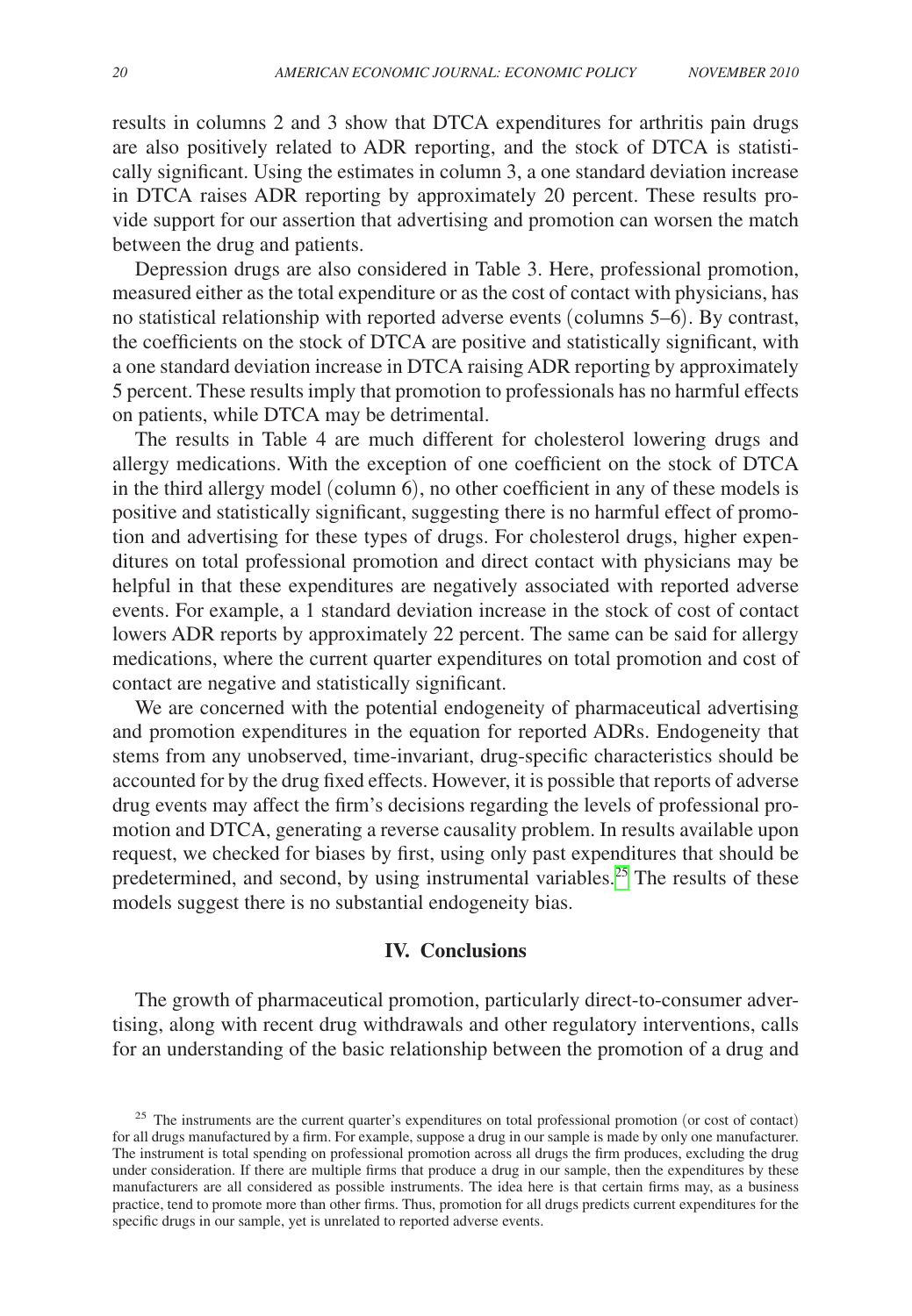the benefit-risk profile of its users. In this paper, we have provided a theoretical framework for the behavior of a pharmaceutical firm under regulation by the FDA, and we have tested aspects of this model using an innovative combination of data on promotion, regulation, and adverse reactions. The model shows how product and market characteristics, such as the elasticity of promotion, would lead to different levels of promotion and regulatory oversight.

The empirical results confirm the basic assumptions and features of our model. We find that the FDA responds to high numbers of reported adverse drug reactions with a greater probability of regulatory action, and that direct-to-consumer advertising and promotion increase the rate of reported adverse drug reactions for certain conditions. The differential results by condition likely arise from two sources. The first is the differential ability of physicians to function as effective gatekeepers across conditions, and the second stems from the degrees of severity of known side effects across drugs. In our framework, advertising and promotion first affect the quality of the patient match, which in turn affects the occurrence of adverse side effects, and adverse events, reported to the FDA. The effectiveness of gatekeeping across conditions is likely to be the result of the conclusiveness of the available diagnostic tools. High cholesterol is easily detected with a simple diagnostic test, and this test is widely used to determine whether to prescribe a drug. Therefore, for this condition, any negative effect of promotion on the average match quality would be limited. Similarly, for allergies, diagnostic tests are relatively simple to perform and widely used. By contrast, the diagnosis of depression or pain is more subjective and relies much more on patient-provided information, which is inherently noisy. This increases the probability that a patient who is a poor match for the drug receives it.

The second effect links the match quality to the occurrences of side effects. Given a similar deterioration in the match quality across conditions, drugs such as antidepressants that have more severe known side effects, may produce higher rates of ADRs than other drugs. The result will be a larger effect of advertising and promotion on ADRs through the side effects, holding match quality constant. Note that the two effects described are not necessarily independent. Doctors may be more cautious about the match quality with drugs that have severe side effects, and less likely to report known side effects. Our empirical results cannot net out the source of the differential effects across conditions, but for our purposes, the total effects are informative.

It may not be surprising to see the effects of promotion and DTCA coming through the stock rather than current expenditures. Our "current" time period is defined as three months, and there are several steps that must occur between the promotion of a drug and an adverse reaction. First, patients and/or physicians must receive the promotion, then interact with one another such that the drug is prescribed. The patient must then fill the prescription and take the drug, and finally the unanticipated toxicity must accumulate to the point that it causes an adverse reaction. Depending on an individual's circumstance, this process could be swift or take more than a few months.

Our analysis is limited by the fact that we do not model the strategic interactions among firms producing the same drug or drugs within the same class. However, given the complexity of our monopoly model, incorporating competition among firms seems prohibitive, and it is not of primary importance for this topic. The empirical work accounts for this issue by including the share of generics and the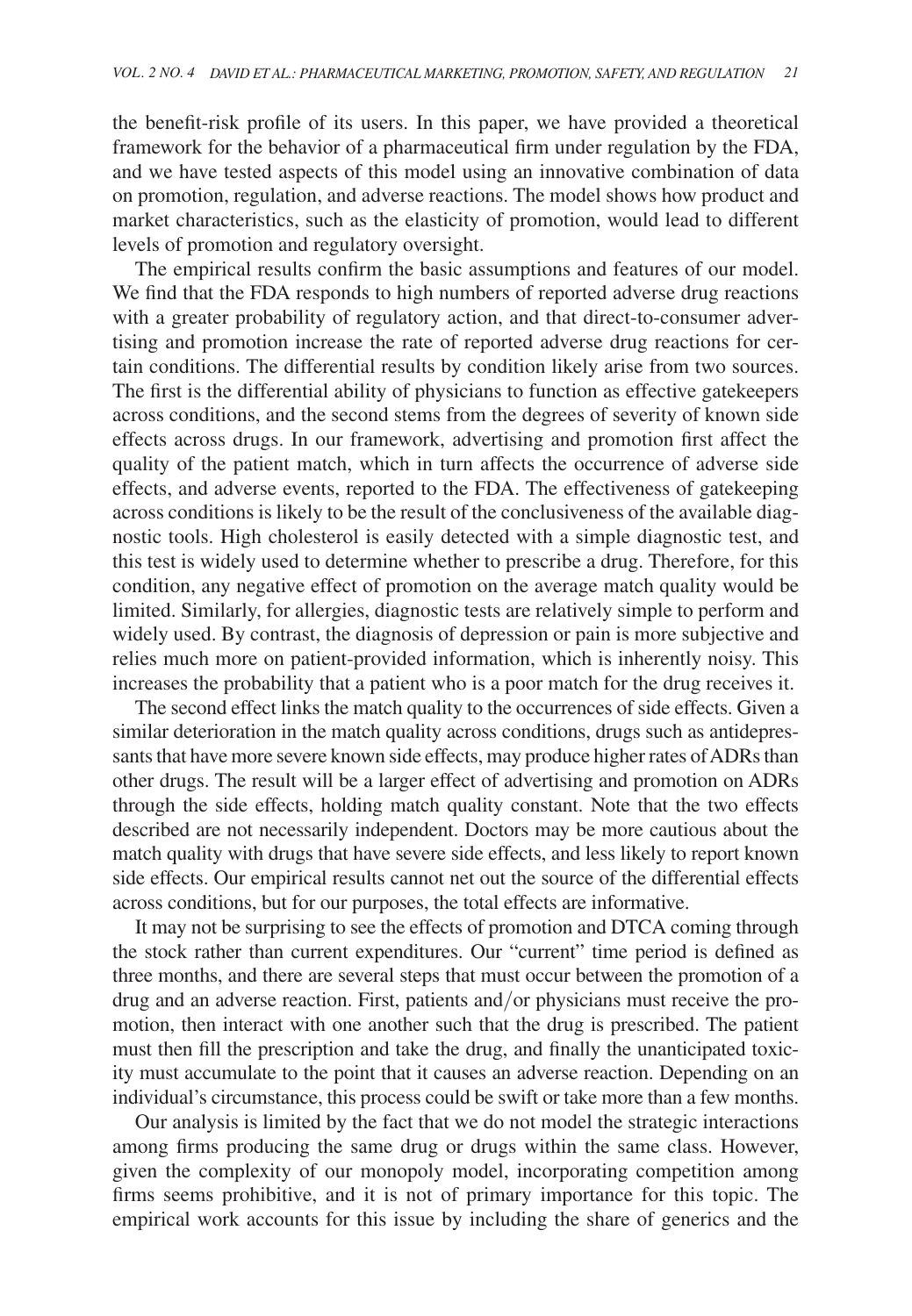<span id="page-23-0"></span>age of the drug as variables, and our predictions hold with these controls in place. A limitation of the empirical results is that we use a simple form for the effect of promotion on ADRs, because we do not know the functional relationship between promotion and demand. For example, it is possible that promotion at the time of a drug's introduction operates differently than later promotion.

An important conclusion from this analysis is that the relationship between promotion and ADRs depends greatly on the condition. Our estimates show that detailing is associated with a reduction in the adverse event rate for high cholesterol and allergy drugs, but is associated with an increase in the rate for arthritis pain. We also find that DTCA is associated with increases in the ADR rates for arthritis pain and depression. Conceptually, drug promotion can be beneficial or detrimental, and we believe the net effect depends critically on the role of physicians as mediators between promotion and use. The effect of promotion and advertising in improving communication between patients and physicians may be welfare increasing if physicians can identify who is the best match for treatment. This is facilitated in the case of cholesterol and allergy medications by the existence of more accurate diagnostic tools. Public policy on pharmaceutical advertising and promotion should take this into account. For conditions where physicians can perform their role as mediators, there is less need for concern about inappropriate use due to promotion, but for conditions where the diagnosis or risks are hard to assess there may be a need for greater oversight and investment in postmarketing surveillance.

# Appendix A: Derivation of Modified Dorfman-Steiner Rule

(A1) 
$$
\underset{p,A}{\text{Max}}\left(1 - mE[\underline{z}(p,A) + \varepsilon])[\alpha \underline{z}(p,A)(p-c)] - A.
$$

First order condition with respect to *A*:

$$
(1 - m\underline{z}) \left[ \frac{\partial \underline{z}}{\partial A} \alpha (p - c) \right] - m \frac{\partial \underline{z}}{\partial A} \alpha \underline{z} (p - c) = 1,
$$
  

$$
(1 - m\underline{z}) \left[ \frac{\partial \underline{z}}{\partial A} \frac{A}{\underline{z}} \frac{\underline{z}}{A} \alpha p \frac{p - c}{p} \right] - m \frac{\partial \underline{z}}{\partial A} \frac{A}{\underline{z}} \frac{\underline{z}}{A} \alpha \underline{z} p \frac{p - c}{p} = 1,
$$
  
[A] 
$$
\left( \frac{p - c}{p} \right) (1 - 2m\underline{z}) \left( \frac{\partial \underline{z}}{\partial A} \frac{A}{\underline{z}} \right) = \frac{A}{\alpha \underline{z} p}.
$$

First order condition with respect to *p*:

$$
(1 - m\underline{z}) \left[ \frac{\partial \underline{z}}{\partial p} \alpha (p - c) + \alpha \underline{z} \right] - m \frac{\partial \underline{z}}{\partial A} \alpha \underline{z} (p - c) = 0,
$$
  

$$
(1 - m\underline{z}) \left[ \frac{\partial \underline{z}}{\partial p} \frac{p}{\underline{z}} \frac{p - c}{p} + 1 \right] - m \frac{\partial \underline{z}}{\partial p} \frac{p}{\underline{z}} \frac{p - c}{p} \underline{z} = 0,
$$
  

$$
\left( \frac{p - c}{p} \right) \left[ (1 - 2m\underline{z}) \left( \frac{\partial \underline{z}}{\partial p} \frac{p}{\underline{z}} \right) \right] + (1 - m\underline{z}) = 0,
$$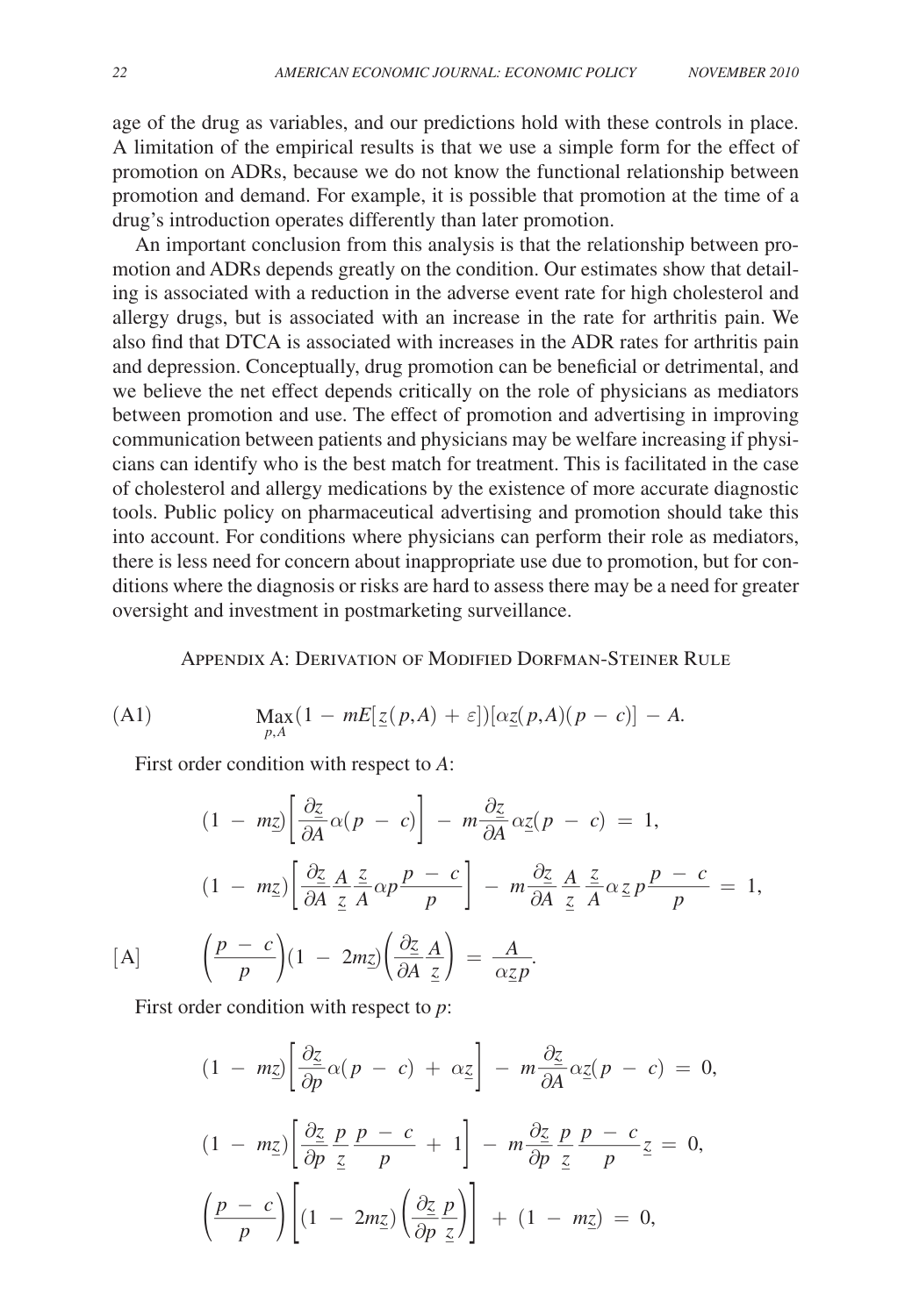<span id="page-24-0"></span>VOL. 2 NO. 4 DAVID ETAL: PHARMACEUTICAL MARKETING, PRO  
\n
$$
\left[\begin{array}{ccc} p & -c \\ p & \end{array}\right] = -\frac{1 - m\underline{z}}{(1 - 2m\underline{z})\left(\left(\frac{\partial \underline{z}}{\partial p} \frac{p}{\underline{z}}\right)\right)}.
$$

Plugging  $[p]$  in  $[A]$  results in the following modified Dorfman – Steiner Rule:

$$
\frac{A}{(1 - m\underline{z})\alpha \underline{z}p} = -\frac{\left(\frac{\partial \underline{z}}{\partial A} \frac{A}{\underline{z}}\right)}{\left(\frac{\partial \underline{z}}{\partial p} \frac{p}{\underline{z}}\right)},
$$
\n(A2)\n
$$
\frac{A}{(1 - m\underline{E}[\underline{z} + \varepsilon])\alpha \underline{z}p} = -\frac{\eta_A}{\eta_D}.
$$

Appendix B: Equilibrium Predictions with Postmarketing Surveillance

We introduce an alternative regulatory regime, in which the FDA charges the firm with the task of engaging in postmarketing surveillance. The FDA receives its benefit-safety signal from the firm. We assume that this signal takes the form  $z - K + \mu$  (as opposed to  $z + \varepsilon$ ), where  $\mu$  is a mean-zero error term, potentially with smaller variance than  $\varepsilon$ , due to less costly and more effective surveillance by the drug manufacturer and  $K$  is a non-negative parameter lowering the magnitude of the signal and subsequently the likelihood of regulatory action. *K* can be thought of as firm-specific bias in interpretation or lobbying, which is costly to the firm and society. The FDA observes the signal, but not its components. Under the new regulatory mechanism the firm chooses *K* in addition to *p* and *A* when maximizing expected profits.

When the FDA incorporates postmarketing input provided by the firm into its regulatory rule, the firm has an incentive to invest in postmarketing surveillance. Similar to equation (1) the firm maximizes expected profits subject to the probability of regulatory action being between 0 and 1, where the cost of postmarketing surveillance is assumed to be convex in *K*.

(B1) 
$$
\max_{p,A,K} (1 - mE[\underline{z}(p,A) - K + \mu])(\alpha \underline{z}(p,A)(p - c)) - A - \frac{K^2}{2}.
$$

The first order conditions with respect to *p* and *A* are unchanged. The additional first order condition with respect to *K* is:  $K^* = m[\alpha z(p, A)(p - c)].$ 

Note that two components govern the level of investment in  $K: (1)$  the importance that the FDA places on communications with the firm, *m*, and (2) the profit level when regulatory action is not taken. This would also mean that when the FDA commits to incorporating input from the firm, the firm will choose a higher promotion level (resulting in a higher demand level in equilibrium).

Similar to the baseline case, where the FDA relies solely on its own independent interpretation of the AERS signal, comparative statics yields the same unambiguous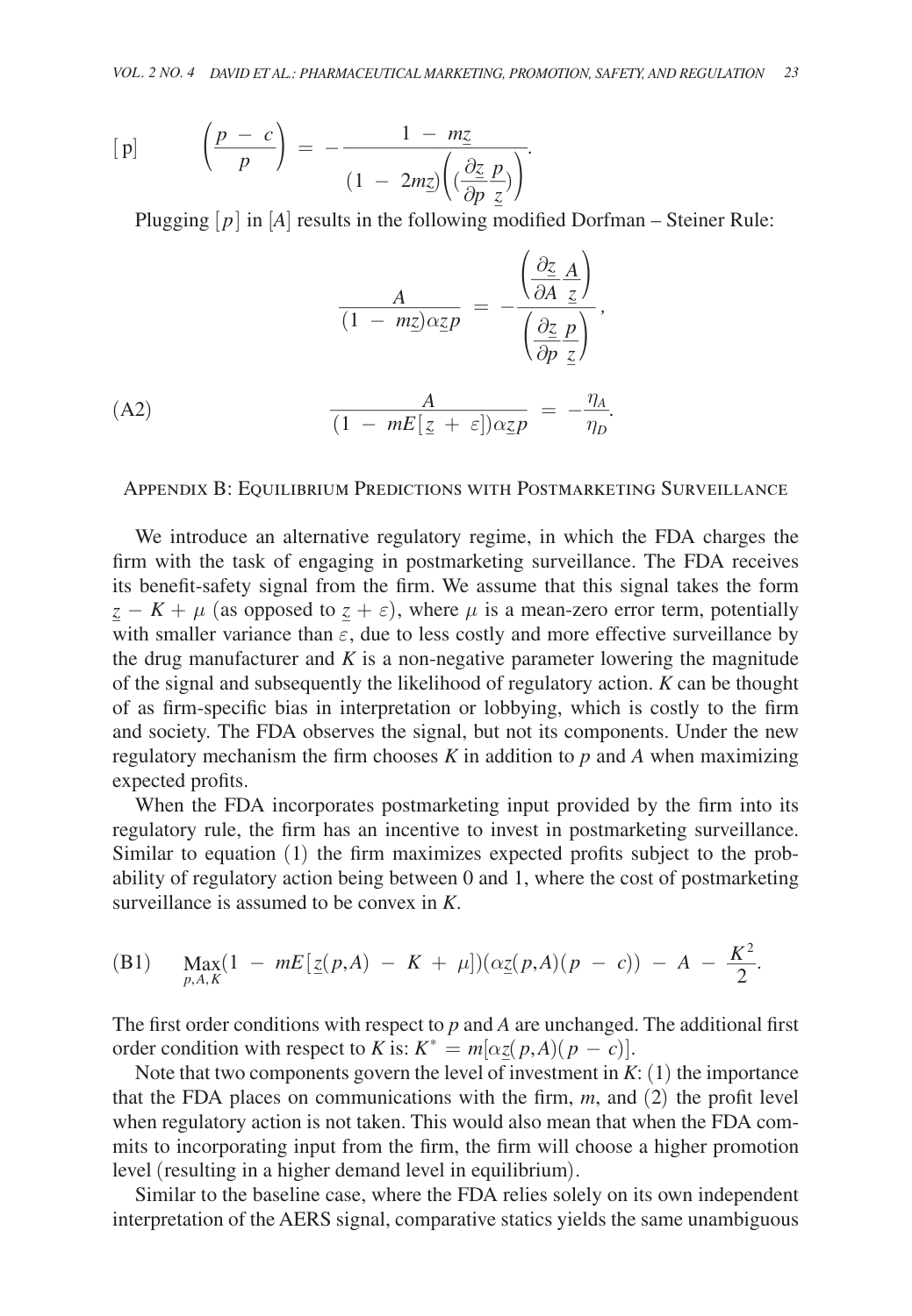<span id="page-25-0"></span>signs on all four parameters (i.e.,  $c, \alpha, \beta, \gamma$ ). However, there is a social cost to delegating postmarketing surveillance to manufacturers. Under the firm-driven signal regime (compared with the FDA-driven signal regime), the average quality of the match between drugs and users deteriorates; the FDA will place a higher penalty weight on the firm's signal; the probability of regulatory action increases, but so does profitability conditional on survival; therefore, the effect on expected profitability is ambiguous. Even if the new regime results in lower profitability, choosing not to invest in postmarketing surveillance is not optimal and, therefore, not credible.

#### **REFERENCES**

- **Almasi, Elizabeth A., Randall S. Stafford, Richard L. Kravitz, and Peter R. Mansfield.** 2006. "What are the Public Health Effects of Direct-to-Consumer Drug Advertising?" *PLoS Medicine*, 3(3).
- **Ashraf, Nava, James Berry, and Jesse M. Shapiro.** Forthcoming. "Can Higher Prices Stimulate Product Use? Evidence from a Field Experiment in Zambia." *American Economic Review*.
- **Baciu, Alina, Kathleen Stratton, and Sheila P. Burke, ed.** 2007. *The Future Of Drug Safety: Promoting And Protecting The Health Of The Public*. Washington, DC: The National Academies Press.
- **Berndt, Ernst R.** 2007. "The United States' Experience with Direct-to-Consumer Advertising of Prescription Drugs: What Have We Learned?" In *Pharmaceutical Innovation: Incentives, Competition, and Cost-Benefit Analysis in International Perspective*, ed. Frank A. Sloan and Chee-Ruey Hsieh, 174–95. Cambridge, UK: Cambridge University Press.
- **Berndt, Ernst R., Adrian H. B. Gottschalk, Tomas J. Philipson, and Matthew W. Strobeck.** 2005. "Industry Funding of the FDA: Effects of PDUFA on Approval Times and Withdrawal Rates." *Nature Reviews Drug Discovery*, 4(7): 545–54.
- **Bradford, W. David, Andrew N. Kleit, Paul J. Nietert, Terrence Steyer, Thomas McIlwain, and Steven Ornstein.** 2006. "How Direct-To-Consumer Television Advertising For Osteoarthritis Drugs Affects Physicians' Prescribing Behavior." *Health Affairs*, 25(5): 1371–77.
- **Brekke, Kurt R., and Michael Kuhn.** 2006. "Direct to Consumer Advertising in Pharmaceutical Markets." *Journal of Health Economics*, 25(1): 102–30.
- **Brick, Ivan E., and Harsharanjeet S. Jagpal.** 1981. "Monopoly Price-Advertising Decision-Making under Uncertainty." *Journal of Industrial Economics*, 29(3): 279–85.
- **Buckley, Joan.** 2004. "The Need to Develop Responsible Marketing Practice in the Pharmaceutical Sector." *Problems and Perspectives in Management*, 4: 92–103.
- **Cameron, A. Colin, and Pravin K. Trivedi.** 1998. *Regression Analysis of Count Data*. Cambridge, UK: Cambridge University Press.
- **Cameron, A. Colin, and Pravin K. Trivedi.** 2005. *Microeconometrics Methods and Applications*. New York: Cambridge University Press.
- **Chao, Blenda A.** 2005. "Evaluating the Educational Content of Direct-to-Consumer Fulfillment Materials." *American Journal of Health-System Pharmacy*, 62(6): 620–25.
- **Dehez, Pierre, and Alex Jacquemin.** 1975. "A Note on Advertising Policy under Uncertainty and Dynamic Conditions." *Journal of Industrial Economics*, 24(1): 73–78.
- **Donohue, Julie M., Ernst R. Berndt, Meredith Rosenthal, Arnold M. Epstein, and Richard G. Frank.** 2004. "Effects of Pharmaceutical Promotion on Adherence to the Treatment Guidelines for Depression." *Medical Care*, 42(12): 1176–85.
- **Dorfman, Robert, and Peter O. Steiner.** 1954. "Optimal Advertising and Optimal Quality." *American Economic Review*, 44(5): 826–36.
- **Horowitz, Ira.** 1970. "A Note on Advertising and Uncertainty." *Journal of Industrial Economics*, 18(2): 151–60.
- **Iizuka, Toshiaki, and Ginger Zhe Jin.** 2005. "The Effect of Prescription Drug Advertising on Doctor Visits." *Journal of Economics and Management Strategy*, 14(3): 701–27.
- **The Kaiser Family Foundation.** 2009. "Trends in Promotional Spending for Prescription Drugs, 1996– 2008." http://facts.kff.org/chart.aspx?ch=225.
- **Kravitz, Richard L., Ronald M. Epstein, Mitchell D. Feldman, Carol E. Franz, RahmanAzari, Michael S. Wilkes, Ladson Hinton, and Peter Franks.** 2005. "Influence of Patients' Requests for Direct-to-Consumer Advertised Antidepressants: A Randomized Controlled Trial." *Journal of the American Medical Association*, 293(16): 1995–2002.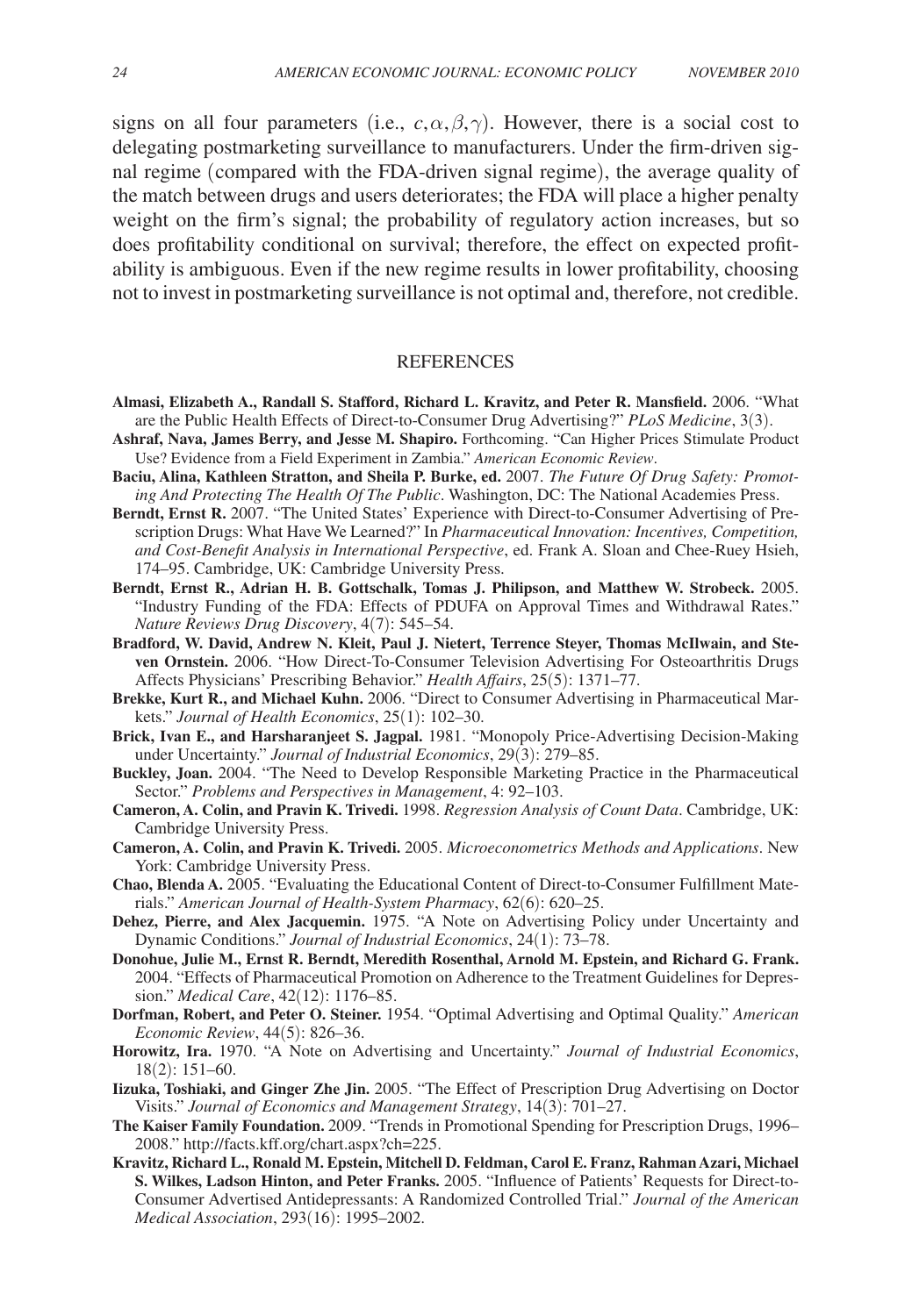- **Lam, Michael D.** 2004. "Spend Trends: A \$20 Billion Bill and Plenty of Change." *Pharmaceutical Executive*, September 1. http://pharmexec.findpharma.com/pharmexec/PE+Features/Spend-Trends-A-20-Billion-Bill-and-Plenty-of-Chang/ArticleStandard/Article/detail/123004.
- **Lyles, Alan.** 2002. "Direct Marketing of Pharmaceuticals to Consumers." *Annual Review of Public Health*, 23: 73–91.
- **Masson, A., and P. H. Rubin.** 1985. "Matching Prescription Drugs and Consumers––The Benefits of Direct Advertising." *New England Journal of Medicine*, 313(8): 513–15.
- **Mintzes, Barbara, Morris L. Barer, Richard L. Kravitz, Arminée Kazanjian, Ken Bassett, Joel Lexchin, Robert G. Evans, Richard Pan, and Stephen A. Marion.** 2002. "Influence of Direct to Consumer Pharmaceutical Advertising and Patients' Requests on Prescribing Decisions: Two Site Cross Sectional Survey." *British Medical Journal*, 324(7332): 278–79.
- **Narayanan, Sridhar, Ramarao Desiraju, and Pradeep K. Chintagunta.** 2004. "Return on Investment Implications for Pharmaceutical Promotional Expenditures: The Role of Marketing-Mix Interactions." *Journal of Marketing*, 68(4): 90–105.
- **Olson, Mary K.** 2002. "Pharmaceutical Policy Change and the Safety of New Drugs." *Journal of Law and Economics*, 45(2): 615–42.
- **Rawson, Nigel S. B., and Kenneth I. Kaitin.** 2003. "Canadian and US Drug Approval Times and Safety Considerations." *The Annals of Pharmacotherapy*, 37(10): 1403–08.
- **Rizzo, John A.** 1999. "Advertising and Competition in the Ethical Pharmaceutical Industry: The Case of Antihypertensive Drugs." *Journal of Law and Economics*, 42(1): 89–116.
- **Rudholm, Niklas.** 2004. "Approval Times and the Safety of New Pharmaceuticals." *European Journal of Health Economics*, 5(4): 345–50.
- **Scherer, F. M.** 2000. "The Pharmaceutical Industry." In *Handbook of Health Economics*, Vol. 1B, ed. Anthony J. Culyer and Joseph P. Newhouse, 1297–1336. New York: North-Holland.
- **Sellers, L. J., and Andra Brichacek.** 2001. "Flexing Their Budgets: Big Pharma Spend Trends." *Pharmaceutical Executive*, September 1. http://pharmexec.findpharma.com/pharmexec/article/article-Detail.jsp?id=780&sk=&date=&pageID=3.
- **Spence, Michele M., Stephanie S. Teleki, T. Craig Cheetham, Stuart O. Schweitzer, and Mirta Millares.** 2005. "Direct-to-Consumer Advertising of COX-2 Inhibitors: Effect on Appropriateness of Prescribing." *Medical Care Research and Review*, 62(5): 544–59.
- **U.S. Food and Drug Administration.** 2005. *Center for Drug Evaluation and Research 2005 Report to the Nation: Improving Public Health Through Human Drugs.* Rockville, MD.
- **U.S. General Accounting Office.** 2002. *Prescription Drugs: FDA Oversight of Direct-to-Consumer Advertising Has Limitations*. GAO-03-177. Washington, DC, October.
- **Wazana, Ashley.** 2000. "Physicians and the Pharmaceutical Industry: Is a Gift Ever Just a Gift?" *Journal of the American Medical Association*, 283(3): 373–80.
- **West, Diane.** 2007. "Spend Trends 2007: Hang 10, DTC Hits Its first Decade." *Pharmaceutical Executive*, May 1. http://pharmexec.findpharma.com/pharmexec/article/articleDetail.jsp?id=423215&sk =&date=&pageID=3.
- **Windmeijer, Frank, Eric de Laat, Rudy Douven, and Esther Mot.** 2006. "Pharmaceutical Promotion and GP Prescription Behaviour." *Health Economics*, 15(1): 5–18.
	- **Wooldridge, Jeffrey M.** 2002. *Econometric Analysis of Cross Section and Panel Data*. Cambridge, MA: MIT Press.